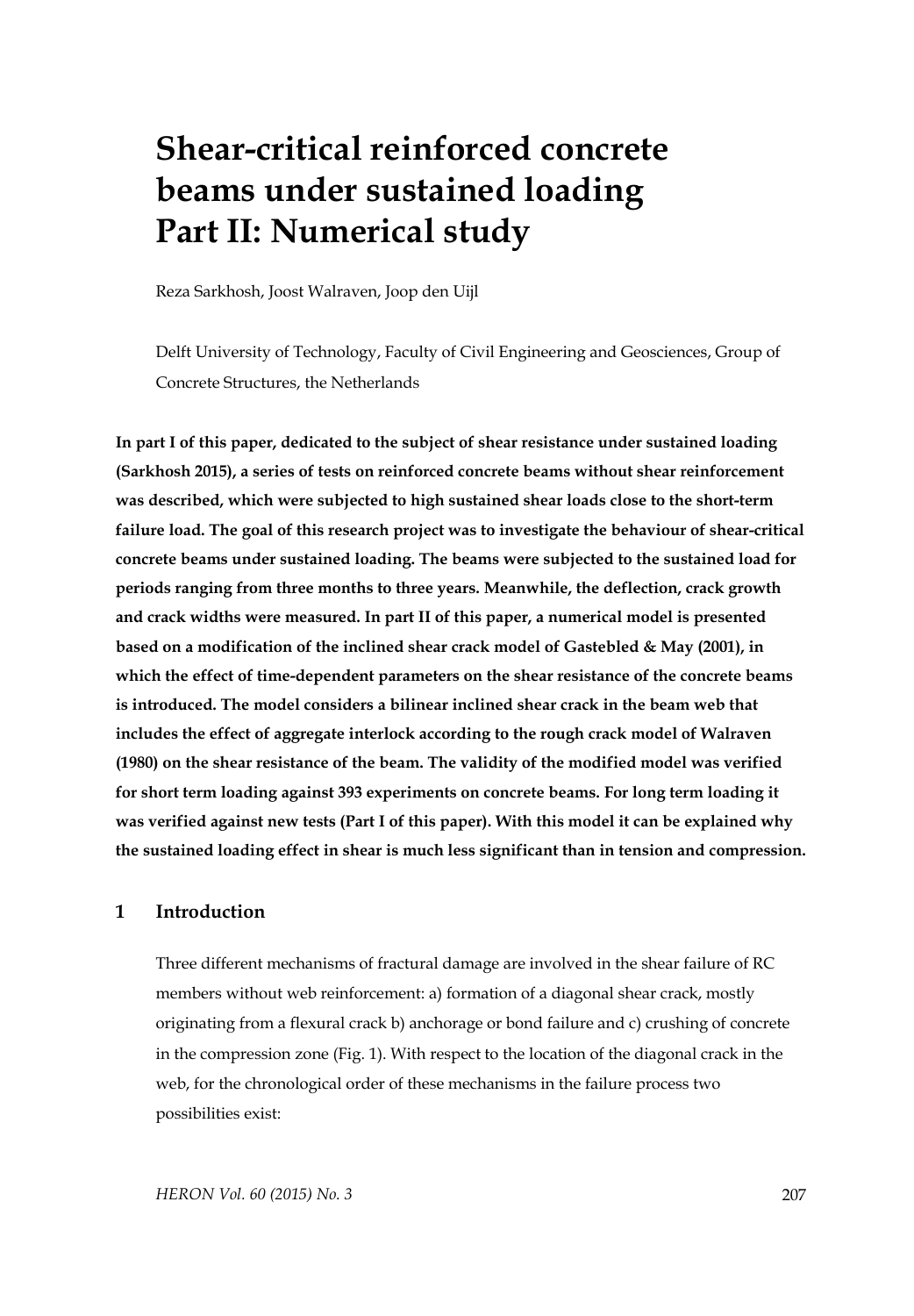

*Figure 1. Mechanisms of shear fracture; (a) diagonal tension crack, (b) anchorage or bond failure and (c) crushing of concrete in the compression zone* 

# **I. A diagonal shear crack develops crossing the possible compression strut between loading plate and support** (Fig. 1, left)

The first mechanism is always diagonal tension cracking which may be initiated in the web when the inclined tensile stress reaches the tensile strength of the concrete. Subsequently, the inclined crack extends in both directions or by growth of a flexural crack from the bottom of the beam, while propagating close to a 45 degree angle towards the top. In both cases, when the shear crack reaches the neutral axis, it cannot propagate any further towards the top. At that point, with sufficient stress, fracture occurs along the reinforcement at the bottom of the beam towards the anchorage, which may split the beam into two pieces. Furthermore, in the absence of compression reinforcement, the concrete in the compression zone fails at the top by breaking out of the triangular zone c.

# **II. A diagonal shear crack is initiated and propagates below the possible compression strut between loading plate and support** (Fig. 1, right)

The diagonal shear crack is initiated by a flexural crack from the bottom, while propagating under the compression strut towards the top. In this case, the shear crack grows to the neutral axis under the loading plate and cannot propagate any further towards the top. At that point, the fracture process zone in front of the crack tip is confined by compressive stresses in both *x* and *y* directions due to flexure and the effect of the loading plate. Thus, crushing of the beam as a consequence of the shear crack requires extra stresses. In this case, a higher shear resistance of the beam may be found.

As a conclusion, the behaviour of the shear-flexure crack as the most important mechanism of failure in slender beams with an *a*/*d* ratio (shear slenderness ratio, see also Fig. 2)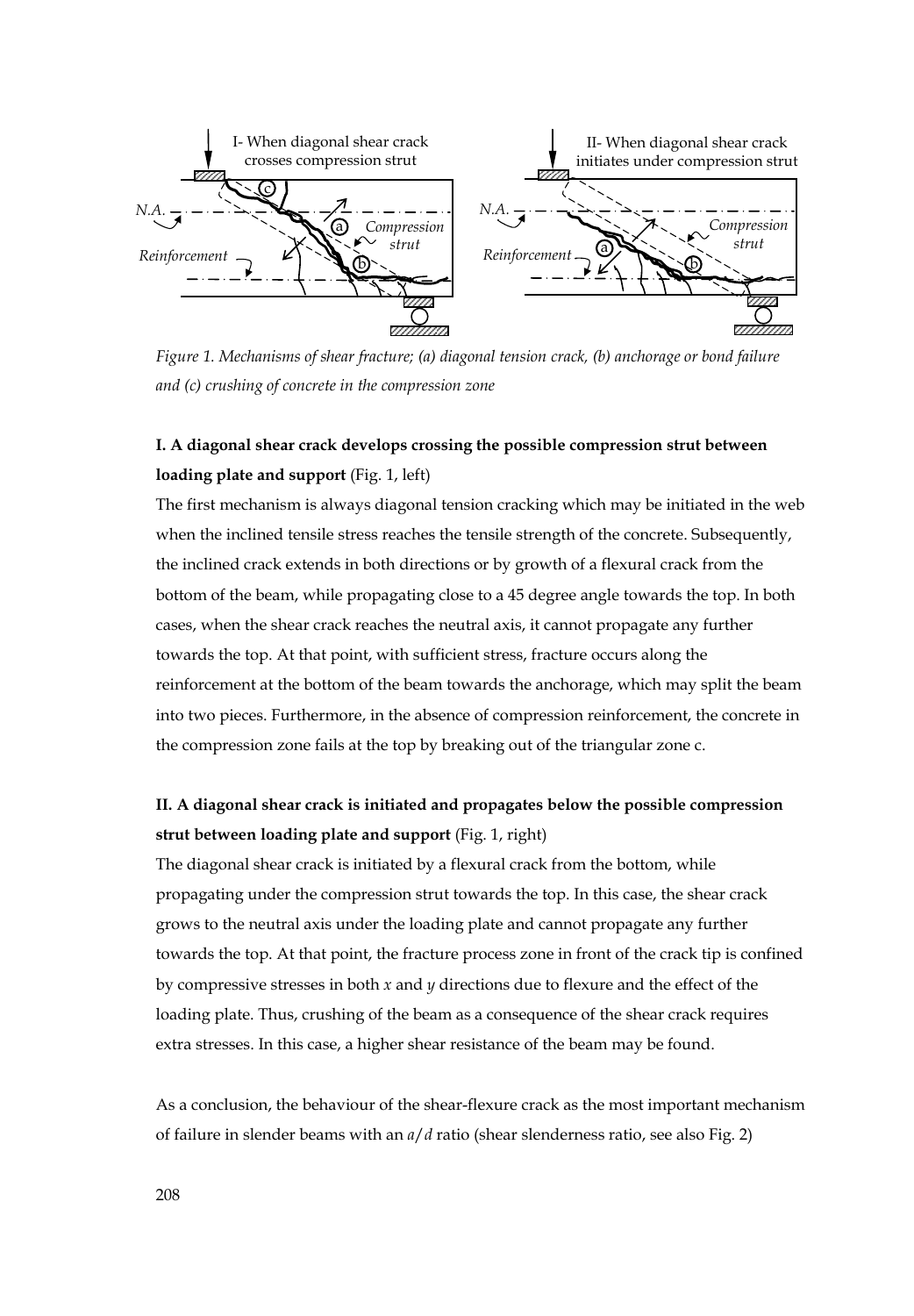between 2.5 and 6.0, should be well studied in order to be able to explain and simulate the time dependent performance of a shear critical beam.

## **2 Research significance**

In this paper, two models, one based on a shear crack with a linear shape and the other based on a shear crack with a bilinear shape will be compared with regard to their ability to predict the shear resistance both for monotonic short term loading and for sustained loading. The linear shape of the shear crack corresponds with the model of Gastebled & May (2001) and the bilinear shape of the shear crack is a modification of this model, which allows to consider aggregate interlock as a component of the shear resistance of the beam. The analytical model of Gastebled & May assumes that the shear resistance is reached when the inclined crack starts to propagate, and sufficient energy is released at the level of the longitudinal reinforcement. However, this model does not consider the effect of aggregate interlock and therefore underestimates the shear resistance of the beam. The analytical model proposed in this chapter, which will later be verified with experiments, predicts a more accurate shear resistance of reinforced concrete members without stirrups by virtue of the use of the aggregate interlock effect. Furthermore, an evaluation is presented in which the effect of various parameters under sustained loading is discussed.

#### **3 Shear resistance according to Gastebled & May, and Xu et al.**

By the time that the crack tip reaches the neutral axis, the fracture mechanism is associated with opening of the crack by a rotation around the crack tip. Moreover the formulation of the model is based on the fundamental relation of linear elastic fracture mechanics, being  $U_e = \frac{1}{2} \delta W_{ext}$ , where  $U_e$  is the potential elastic energy and  $\delta W_{ext}$  is the external work done by the applied force. The mechanism producing external work is rotation, under a constant load, around the tip of the diagonal crack. In order to calculate the energy release, the rotational stiffness of the beam needs to be determined. To that aim, the bulk of uncracked concrete and the embedded reinforcement are considered to behave as a rigid body except for the concrete connection subjected to compression. The rotational stiffness depends on the axial and the dowel stiffness of the longitudinal reinforcement, itself depending on the extent of splitting releasing the reinforcing bar (Reineck, 1991; Gastebled & May, 2001 and Xu et al., 2012). The stiffness is worked out considering the free body diagram of a diagonal shear crack, see Fig. 2.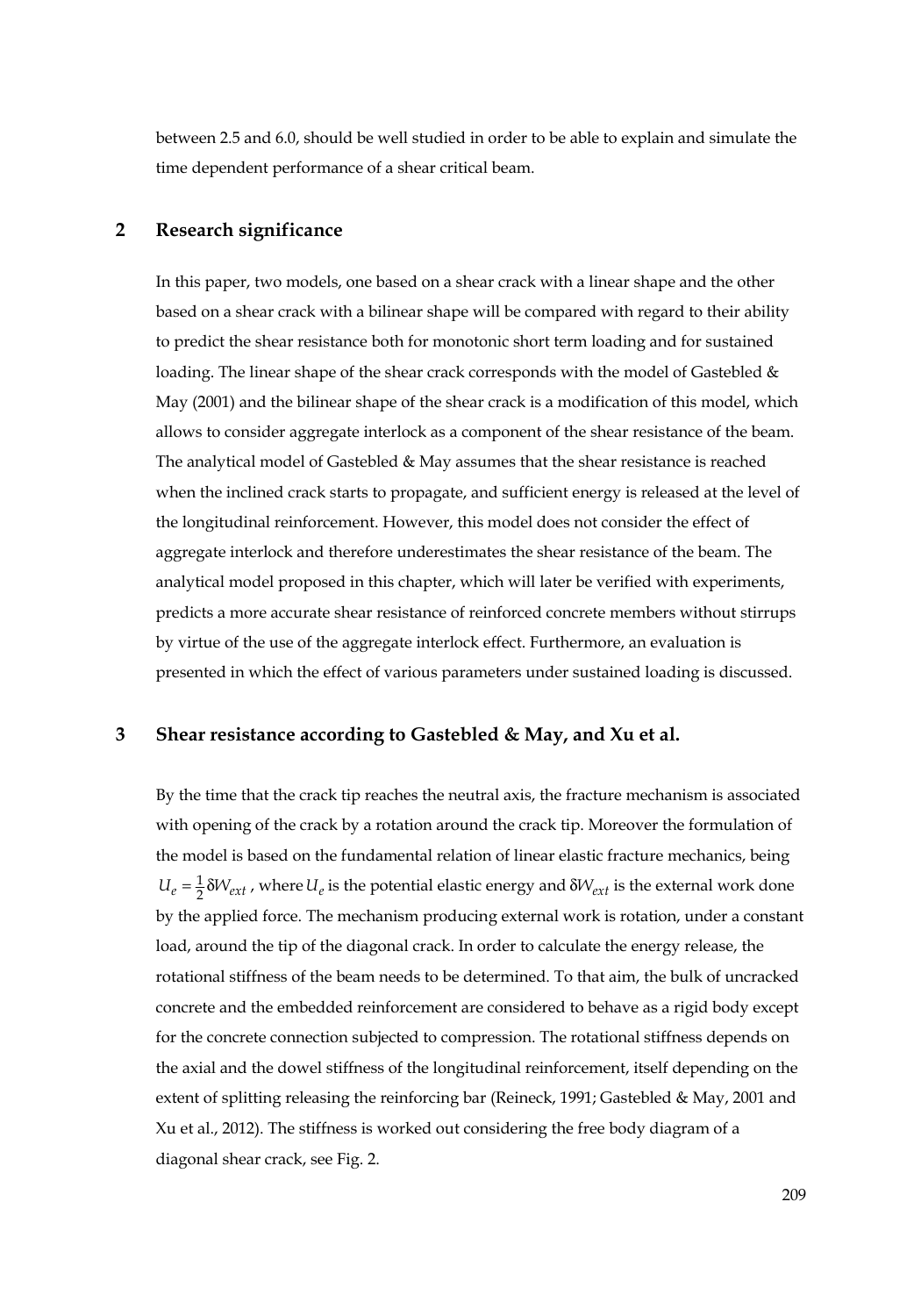

*Figure 2. Free body diagram of a diagonal shear crack with a linear pattern in reinforced concrete* 

The axial and shear (dowel) force in the steel bar crossing the diagonal crack can be linked to the crack opening (rotational) angle θ using the elastic properties of the bar and the geometry of the deformation mechanism. When the shear crack reaches the neutral axis, the following equations apply:

$$
F_s = \frac{E_s A_s}{l_{s,umb}} \Delta u_s = \frac{E_s A_s}{l_{s,umb}} (d - x)\theta
$$
\n(1)

$$
V_d = \frac{G_s \Sigma_s}{l_{s,unb}} \Delta v_s = \frac{9}{26} \frac{E_s A_s}{l_{s,unb}} \frac{(d - x)\theta}{\tan \phi}
$$
 (2)

where  $E_s$  and  $G_s$  are the modulus of elasticity and the shear modulus of the reinforcing steel,  $\Sigma_s$  is the reduced cross-section of the bar according to Gastebled & May, and  $l_{s,umb}$  is the unbonded length of the reinforcement.  $G_s$  and  $\Sigma_s$  can be expressed as:

$$
G_s = \frac{E_s}{2(1 + v_s)} = \frac{E_s}{2.6}
$$
\n(3)

$$
\Sigma_s = 0.9A_s \tag{4}
$$

The crack width in the longitudinal direction can be written as:

$$
\Delta u_s = s_{cr} (\varepsilon_s - \frac{\sigma_{ts}}{E_c})
$$
\n<sup>(5)</sup>

where  $\varepsilon$ <sub>s</sub> is the strain in the steel,  $\sigma$ <sub>ts</sub> is the mean stress in the concrete regarding tension stiffening, and  $s_{cr}$  is the crack spacing, which is equal to:

$$
s_{cr} = \alpha_c s_c \tag{6}
$$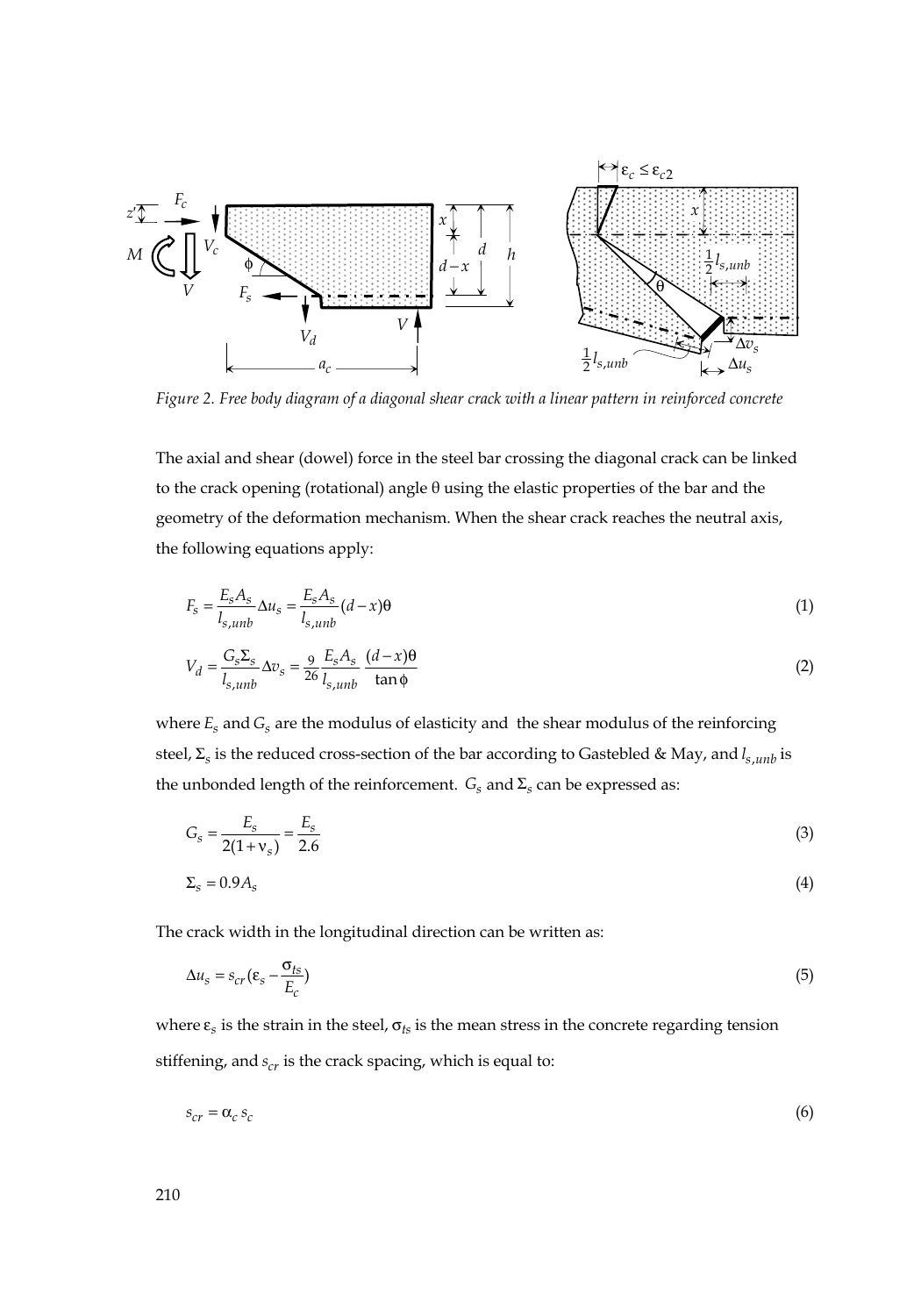where  $s_c$  is the maximum crack spacing, and  $0.5 \leq \alpha_c \leq 1.0$  according to Marti et al. (1998) or  $\alpha_c$  = 0.71 according to Reineck (1991).

Tension stiffening (Clark & Spiers, 1978; Gilbert & Warner, 1978; Hsu & Zhang, 1996; Wu & Gilbert, 2008; Wu, 2010 and Lárusson et al., 2012) represents the tensile stress transfer resistance of concrete via the bond between concrete and reinforcement. This is reflected by the fact that a cracked reinforced concrete member in tension is stiffer than the naked bar.



*Figure 3. Concrete tension stiffening: (a) tension chord with embedded reinforcing steel; (b) bare reinforcing bar; (c) comparison of stiffness of embedded steel and bare steel bar according to Wu, (2010) and Lárusson et al. (2012)*

With respect to the free body diagram shown in Fig. 2, a set of equilibrium equations can be formulated:

$$
F_s = F_c \tag{7}
$$

$$
V = V_d + V_c \tag{8}
$$

$$
V a_c = V_d \frac{d - x}{\tan \phi} + F_s (d - z') \tag{9}
$$

Substitution of  $F_s$  and  $V_d$  from Eqs. 1 and 2 into Eq. 9, results in:

$$
V = \frac{E_s A_s (d - x)}{a_c} \left[ \frac{9}{26} \frac{d - x}{\tan^2 \phi} + d - z' \right] \frac{\theta}{l_{s,unb}}
$$
(10)

According to the fundamental relation of fracture mechanics and the energy theorem, at the critical fracture state, when the required energy for fracture is released, the variation of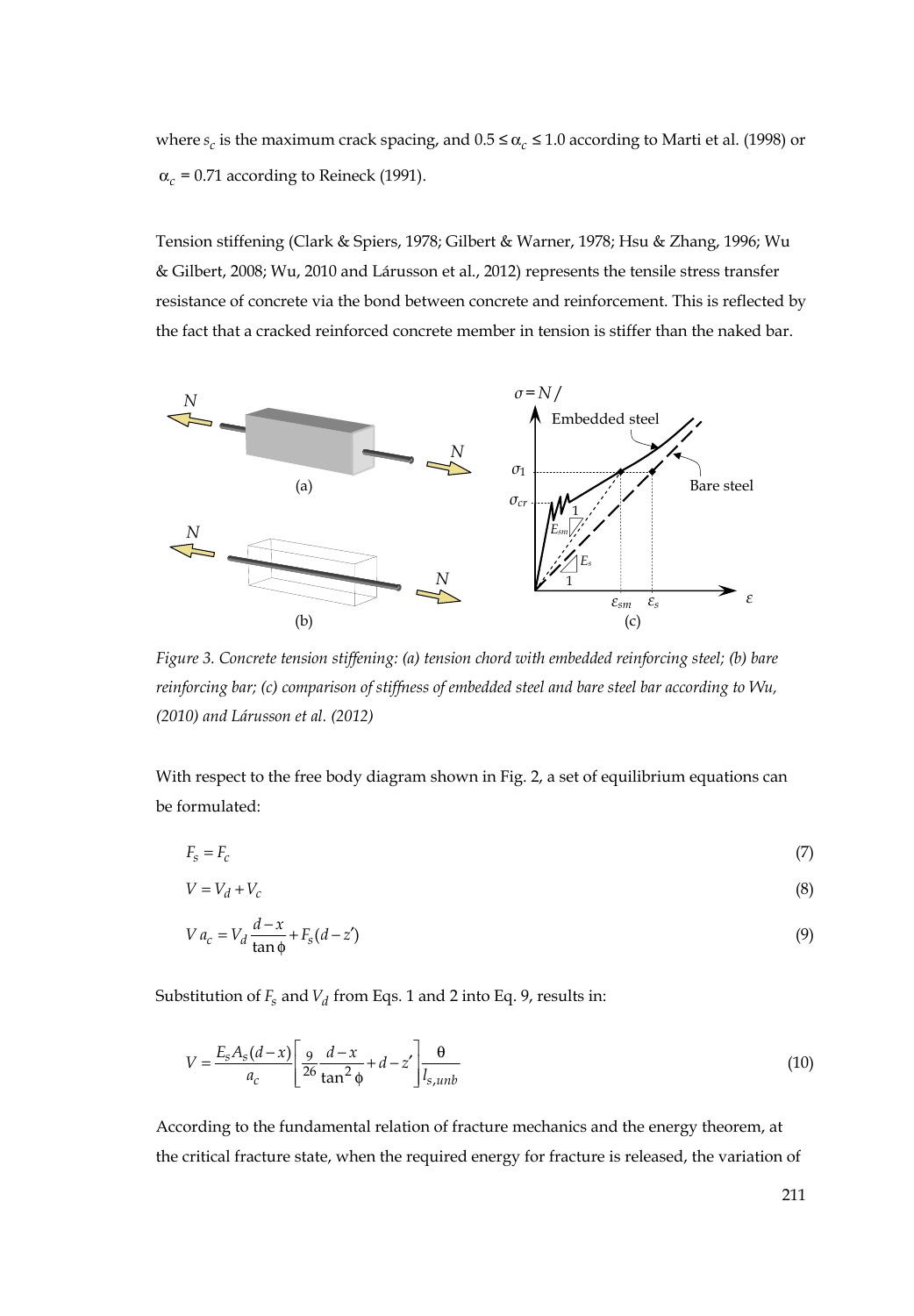the extra force work can be expressed as two times the variation of the energy required for critical crack propagation:

$$
M \, \delta\theta = \delta W = 2 \, \delta l_{s,umb} \, b \, G_f \tag{11}
$$

where  $G_f$  is the fracture energy required for crack propagation in any cracked solid body with a given width of *b*. Accordingly, the shear resistance of the beam is calculated as given by Gastebled & May:

$$
V_u = \frac{\sqrt{2G_f b E_s A_s (d - x) \left[ \frac{9}{26} \frac{d - x}{\tan^2 \phi} + d - z' \right]}}{a_c}
$$
(12)

$$
G_{f,MC90} = (0.0469 d_g^2 - 0.5 d_g + 26)(\frac{1}{10} f_c)^{0.7}
$$
\n(13)

where  $d<sub>o</sub>$  is the maximum aggregate size that is assumed to be 20 mm, and  $f<sub>c</sub>$  is the concrete cylinder compressive strength. A semi-empirical formula for the calculation of the position of the diagonal crack was proposed by Kim and White (1991):

$$
a_c = 3.3 a_s \left[ \frac{\rho (d/a_s)^2}{(1 - \sqrt{\rho})^2} \right]^{\frac{1}{3}}
$$
(14)

where  $\rho$  is the reinforcement ration of the concrete member. In the research of Gastebled & May, the depth of the compression zone *x* is assumed to be  $x = 0.2$  *d* and  $z' = 0.1$  d . Also, the angle of the shear crack ϕ is assumed to be 45° and the fracture energy is taken from the MC90's expression (eq. 13). Xu, Zhang and Reinhardt (2012) developed this model using the mode-II fracture energy, which is calculated as  $G_{\text{III}} = K_{\text{IIc2}} / E_c$  (Sarkhosh, 2014).

#### **4 Behaviour of a shear crack under sustained loading**

After the shear crack has reached the neutral axis, under the effect of sustained loading two mechanisms are expected to occur: the first mechanism is crack opening at the middle of the crack, due to a reduction of the modulus of elasticity in time (effect of creep). Initially, the bond creep is assumed to be zero and therefore the tensile force and the dowel force of the reinforcement remain the same. Subsequently, the effect of bond creep is introduced leading to opening of the crack at the level of the reinforcement. If the bond creep is assumed to be 0, the following expression can be derived: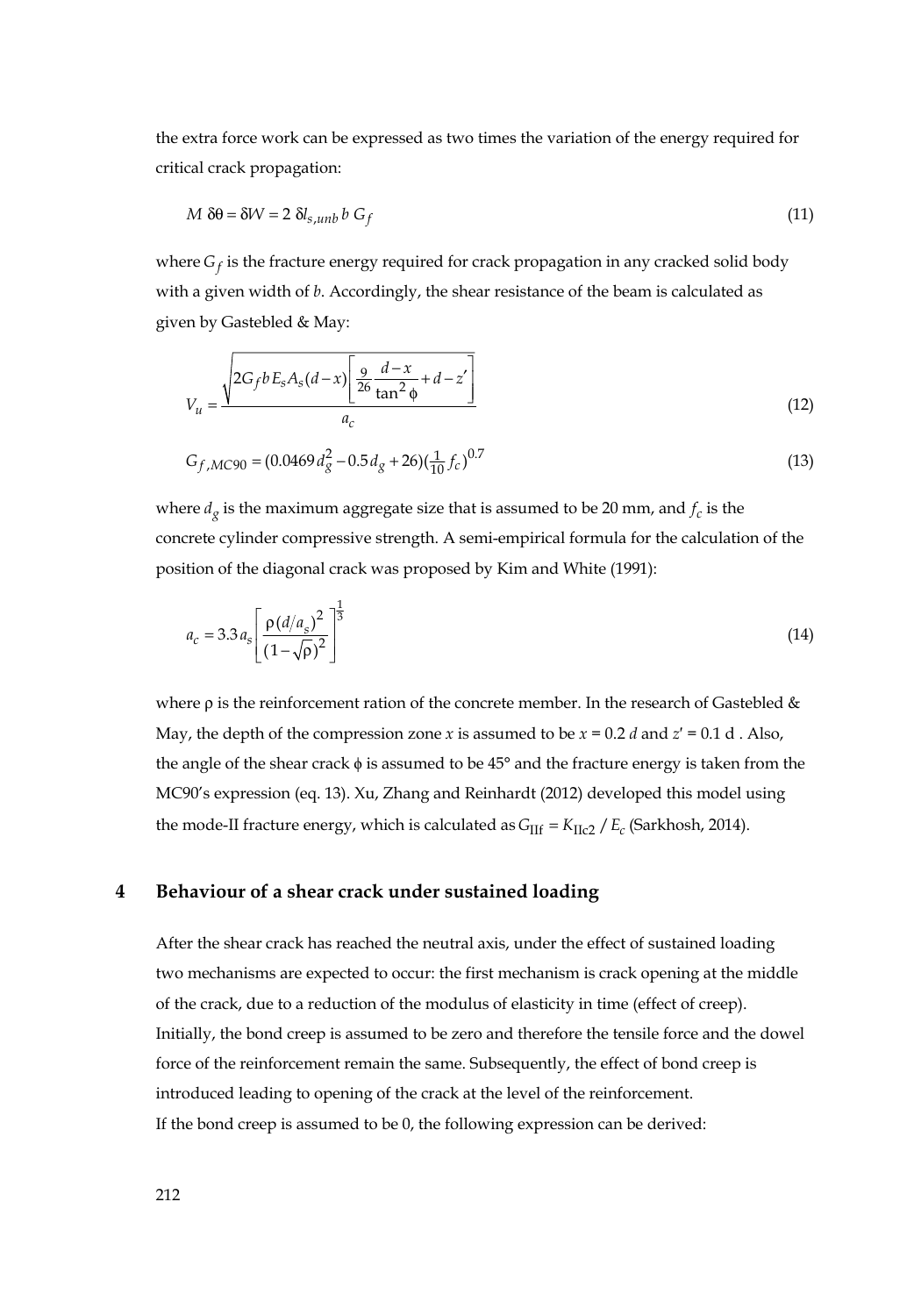$$
F_s(t) = F_{s0} = \frac{E_s A_s}{l_{s,unb}} \Delta u_s = \frac{E_s A_s}{l_{s,unb}} (d - x) \Theta_0
$$
\n(15)

$$
V_d(t) = V_{d0} = \frac{G_s \Sigma_s}{l_{s,unb}} \Delta v_s = \frac{9}{26} \frac{E_s A_s}{l_{s,unb}} \frac{(d - x)\theta_0}{\tan \phi}
$$
(16)

where  $\theta_0$  is the shear crack opening angle (Fig. 2, right) due to immediate loading by *V* at time  $t_0$ .

$$
V = \lambda V_u = \frac{E_s A_s (d - x)}{a_c} \left[ \frac{9}{26} \frac{d - x}{\tan^2 \phi} + d - z' \right] \frac{\theta_0}{l_{s,umb}}
$$
(17)

where  $\lambda$  is the load intensity factor (ratio of sustained load to ultimate load). Here, if the external work done by the applied force δ*W* is less than two times the elastic potential energy for fracturing  $U_e$ , fracture does not occur, so:

$$
\frac{1}{2}\delta W \le U_e \tag{18}
$$

$$
\frac{1}{2}\delta W = \frac{1}{2}M\delta\theta = \frac{1}{2}(M\delta\theta_0 + M\delta\theta_{creep}) = \lambda V_u a_c \frac{1}{2}\delta(\theta_0 + \theta_{creep})
$$
\n(19)

$$
U_e = G_f(t) b \, \delta l_{s,unb} \tag{20}
$$

where θ<sub>creep</sub> is the crack opening angle due to the creep effect, which can be written as a function of the initial crack opening angle  $\theta_0$ :

$$
\Theta_{creep} = \Theta_0 \,\varphi_w \tag{21}
$$

where φ<sub>*w*</sub> is a function of the opening of the crack due to the effect of creep. Accordingly:

$$
\lambda V_u < \frac{1}{a_c} \sqrt{2G_f(t)bE_sA_s\frac{d-x}{1+\varphi_w} \left[\frac{9}{26}\frac{d-x}{\tan^2\phi} + d - z'\right]} = V_u(t) \tag{22}
$$

where  $V_u$  follows from Eq. 12 and  $\lambda$  is the load intensity factor. Now, the margin of shear safety can be introduced as:

$$
\varsigma = \frac{V_u(t)}{\lambda V_u} = \frac{1}{\lambda} \sqrt{\frac{G_f(t) / G_f(t_0)}{1 + \varphi_w}} > 1
$$
\n(23)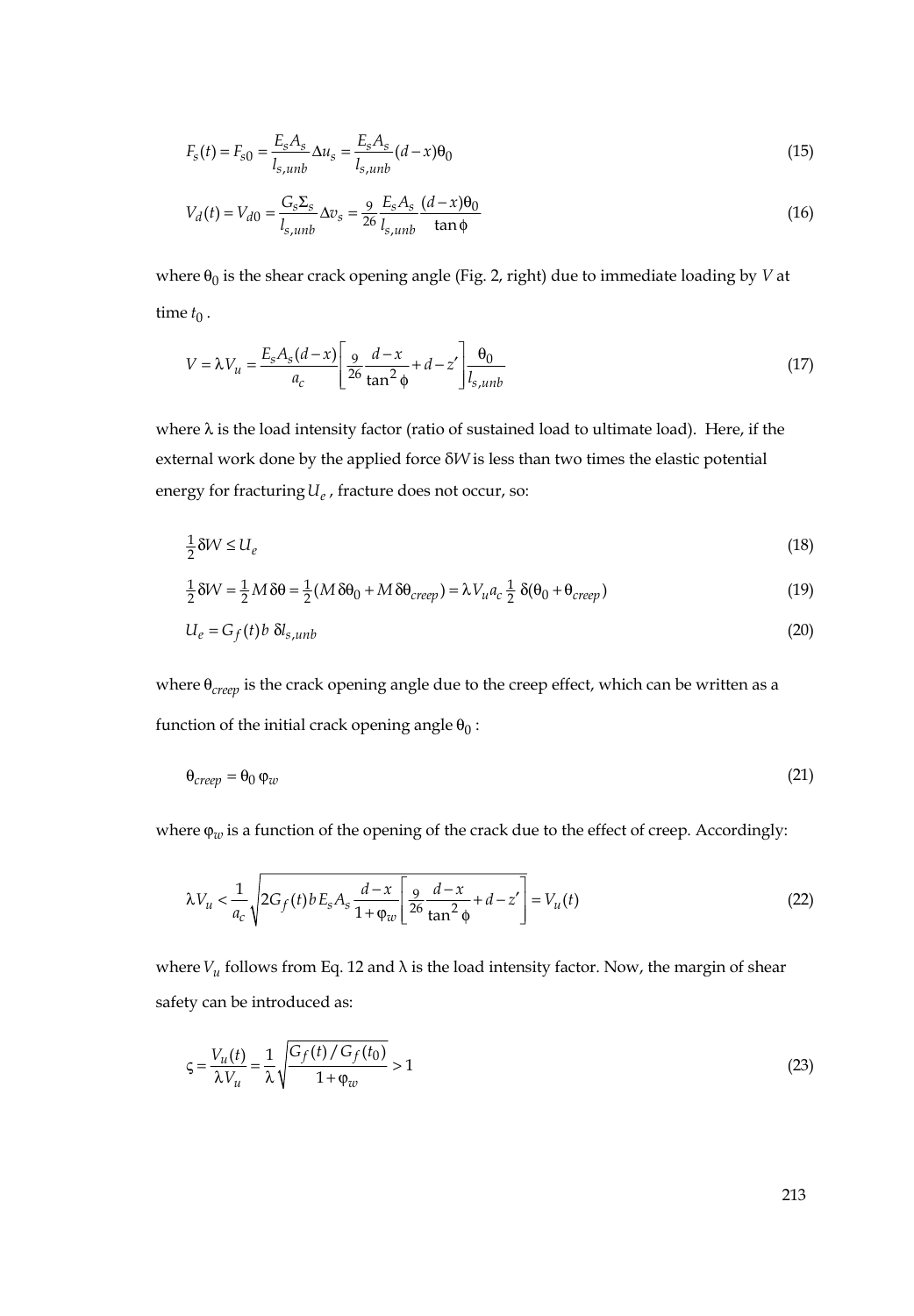

*Figure 4. A crack that opens at mid-height due to the creep effect* 

#### **Effect of bond creep**

In a concrete beam, shear-flexure cracks as well as shear-tension cracks result from a tensile stress in the concrete caused by external (e.g. applied load) effects. When the crack reaches the reinforcing bars, the opening of the crack is controlled by the quality of bond between concrete and steel. Under sustained loading, the neighbourhood of a crack is affected by creep of the concrete adjacent to the reinforcing steel, which results in an increase of the slip between concrete and steel in time.

In time dependent problems, two counteracting mechanisms play the most significant roles in widening of the crack near the reinforcement. The concrete tensile stress associated with tension stiffening induced creep deformation contributes to an expansion of the concrete between the cracks, which obviously reduces the crack opening. On the other hand, drying shrinkage causes a volume reduction in the concrete blocks between the cracks, which results into a gradual opening of the cracks (Chong, 2004). The crack widening in time at the level of the reinforcement is:

$$
\Delta u_s(t) = s_{cr} \left[ \varepsilon_s(t) - \left( \frac{\sigma_{ts}(t)}{E_c} + \varepsilon_{cr}(t) + \varepsilon_{sh}(t) \right) \right]
$$
(24)

Due to the fact that the influence of shrinkage on widening of the crack is far more dominant than the influence of concrete tensile stress and creep in closing the crack, the width of a crack in a RC concrete member generally increases with time. The crack widening according to Eq. 24 can be written in form of a creep function as:

$$
\Delta u_s(t) = \Delta u_{s0} (1 + \varphi_{bond})
$$
\n(25)

where  $\Delta u_{s0}$  is the crack widening at time  $t_0$  and  $\varphi_{bond}$  is the bond creep coefficient.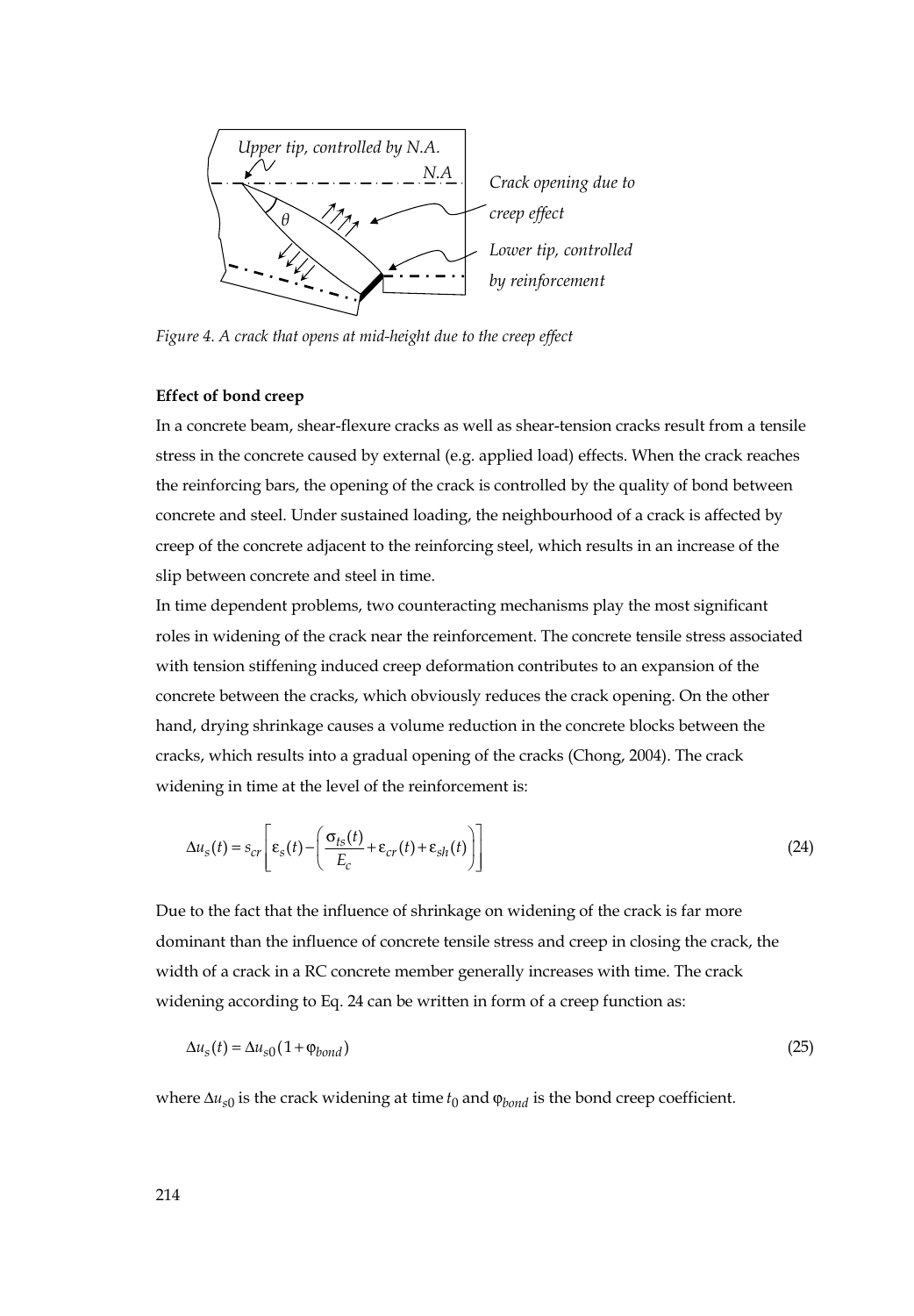Here again, the crack opening angle increases in time due to bond creep and if the external work due to sustained loading is smaller than the required energy for fracture, the beam does not fail:

$$
\alpha_c \,\delta\theta \lambda V_u < \frac{2G_f(t) \, b \, \delta l_{s,unb}}{(1 + \varphi_{bond})(1 + \varphi_w)}\tag{26}
$$

Therefore, the shear safety margin ς under sustained loading can be written as:

$$
\zeta = \frac{v_u(t)}{\lambda v_u(t_0)} = \frac{1}{\lambda} \sqrt{\frac{G_f(t)/G_f(t_0)}{(1 + \phi_{bond})(1 + \phi_0)}} > 1
$$
\n(27)

Eq. 27 is suitable for the sake of analysis where the creep of bond and the creep of concrete can be well estimated. However, in experiments, it is perhaps difficult to separate the crack opening due to creep of concrete and due to bond creep. Therefore a ratio of crack width at time t to the width at time t0 can be formulated as:

$$
\zeta = \frac{1}{\lambda} \sqrt{\frac{G_f(t)/G_f(t_0)}{w(t)/w(t_0)}} > 1
$$
\n(28)

where  $w(t)$  and  $w(t_0)$  are crack widths at times  $t$  and  $t_0$ , respectively.

If the normal and shear stresses across the crack surface are known, the crack width can be calculated according to Frénay (1989, 1990 and 1991). Based on experiments on timedependent shear transfer on plain and reinforced concrete specimens with a single crack, Frénay proposed an empirical model for the development of crack width and crack sliding in time:

$$
w(t) = w(t_0)[1 + \varphi_w(t)]
$$
\n(29)

$$
\delta(t) = \delta(t_0)[1 + \varphi_s(t)]\tag{30}
$$

where  $\varphi_w$  and  $\varphi_s$  are creep coefficients for the crack width *w* and the crack sliding  $\delta$ , respectively. The creep coefficients are given for a cube concrete strength between 30 MPa and 70 Mpa, reinforcement ratio  $\rho_s$  = 0, 1.12% and 2.24%, and for different normal and shear stresses on the crack.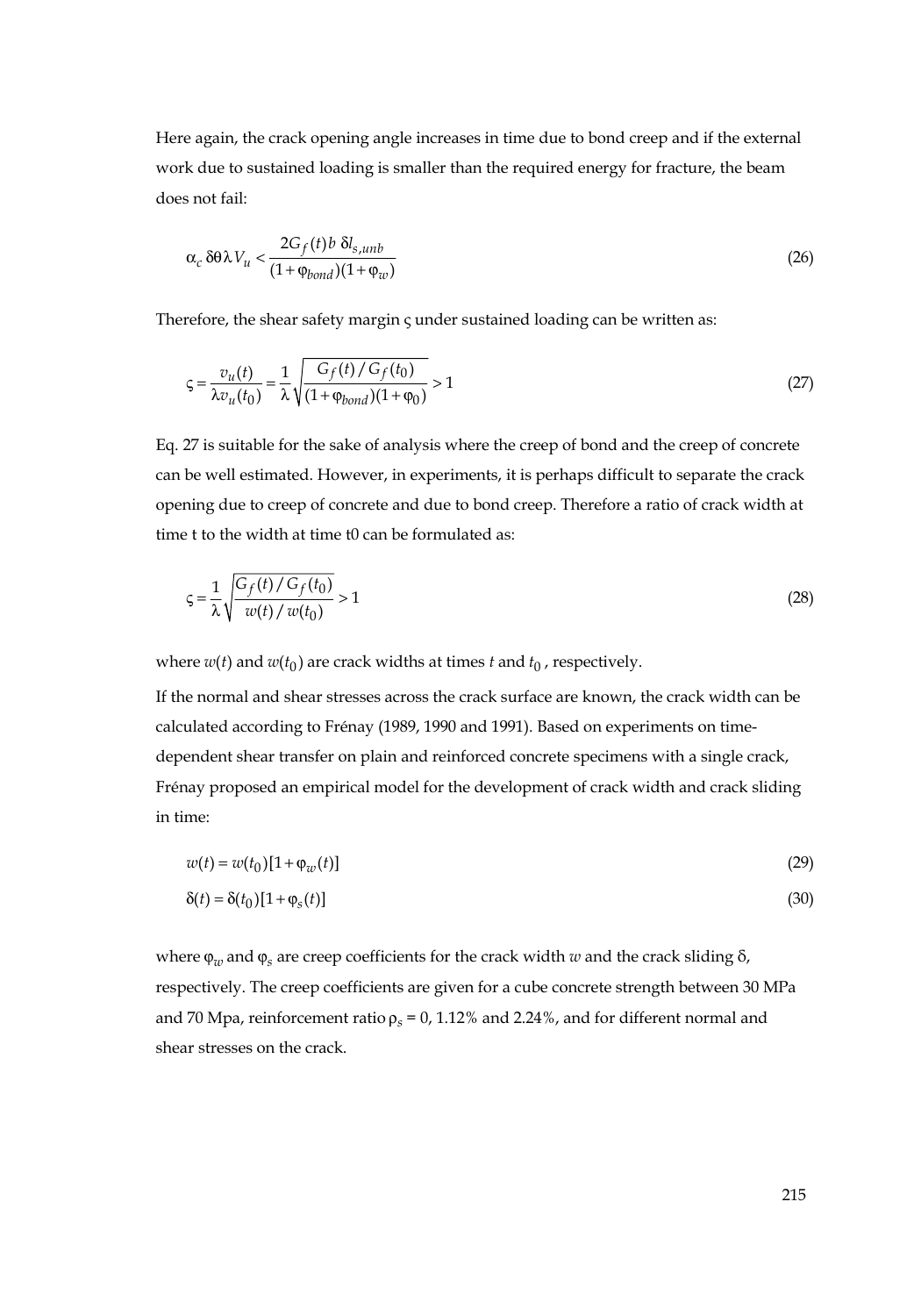#### **5 Shear failure model based on bilinear shear crack**

The model with the linear inclined shear crack, presented in the previous section, does not consider the effect of aggregate interlock, which has been proven to play an important role in the shear strength of concrete beams (Yang, 2014). To overcome that disadvantage, a nonlinear crack pattern is assumed as presented in Fig. 5. Here, the sliding of the crack in the lower part can be related to the angle of rotation  $\theta$ , and the horizontal length of the crack  $a_{cc}$ .



*Figure 5. Free body diagram of a bilinear shear crack in reinforced concrete* 

By means of the elastic properties of the bar and the geometry of the deformation mechanism, the axial and shear (dowel) force in the steel bar crossing the diagonal crack can be associated with the angle of rotation  $\theta$  and the length of the horizontal part of the crack  $a_{cc}$ . When the shear crack reaches the neutral axis, the following equations can be formulated:

$$
F_s = \frac{E_s A_s}{l_{s,umb}} \Delta u_s = \frac{E_s A_s}{l_{s,umb}} (d - x) \Theta
$$
\n(31)

$$
V_d = \frac{G_s \Sigma_s}{l_{s,unb}} \Delta v_s = \frac{9}{26} \frac{E_s A_s}{l_{s,unb}} \left( \frac{d - x}{\tan \phi} + a_{cc} \right) \Theta
$$
\n(32)

$$
F_a = \tau_a b(d - x) \cot \phi + \sigma_a b(d - x)
$$
\n(33)

$$
V_a = \frac{F_a \Delta v_s}{\Delta u_s} = \left(\frac{1}{\tan \phi} + \frac{a_{cc}}{d - x}\right) F_a
$$
\n(34)

where  $F_a$  and  $V_a$  are the horizontal and the vertical components of the aggregate interlocking force due to shear sliding δ, respectively, *b* is the beam width, τ<sub>a</sub> is the shear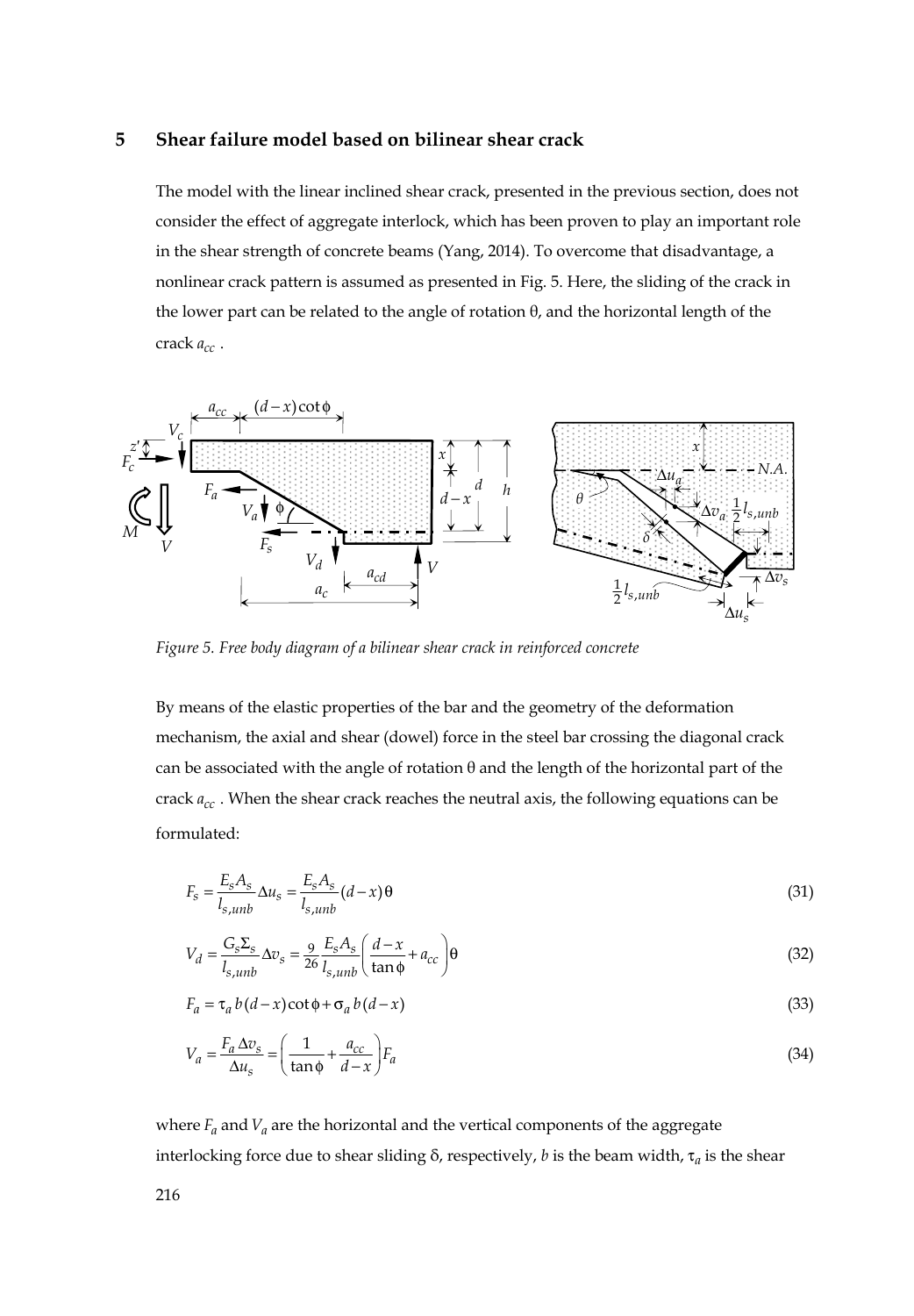stress acting across the crack faces, and  $\sigma_a$  is the normal stress transmitted across the crack.  $\tau_a$  and  $\sigma_a$  can be calculated according to the rough crack model proposed by Walraven (1980). The model was later introduced in the fib Model Code 2010:

$$
\tau = C_f \left\{ -0.04 f_c + \left[ 1.8 \, w^{-0.8} + \left( 0.292 \, w^{-0.7} - 0.25 \right) f_c \right] \delta \right\} \tag{35}
$$

$$
\sigma = C_f \left\{ -0.06 f_c + \left[ 1.35 w^{-0.63} + \left( 0.242 w^{-0.55} - 0.19 \right) f_c \right] \delta \right\}
$$
 (36)

where τ is the shear stress in MPa,  $\sigma$  is the normal stress,  $\delta$  is the shear displacement (sliding),  $w$  is the crack width both in mm, and  $C_f$  is an aggregate effectivity factor, which is 1.0 if the aggregate does not fracture upon cracking of the concrete. For concrete with weak aggregates, or high strength concrete (with strong cement paste), in which most of the particles fracture at crack propagation, a value of about 0.35 applies for *Cf* .

In this study a simplified model for aggregate interlock is used with a linear relation for crack sliding and crack opening. Therefore, the aggregate interlock model of Eqs. (35) and (36) is approximated by:

$$
\tau_a = C_f [0.125 \, w^{-1} f_c] \delta \tag{37}
$$

$$
\sigma_a = C_f \left[ 0.08 \, w^{-1} f_c \right] \delta \tag{38}
$$

where  $w$  is the opening of the shear tension crack, and  $\delta$  is the shear crack sliding.

The approximation of stresses due to aggregate interlock is shown in Fig. 6. For a concrete strength of  $f_c$  = 30 MPa. Eqs. (37) and (38) overestimate the stresses for small values of  $\delta$ , and underestimate the stresses for large values of δ. However, the proposed model assumes that in the critical fracture state, the shear resistance can be calculated by means of the energy release due to opening of the inclined crack and debonding of reinforcement and concrete. It will be discussed later that the required energy up to fracture of the inclined crack, is related to the ratio of crack sliding to crack width δ/*w*. Therefore it is important that the 'approximate' values according to Eqs. (37) and (38) predict δ/*w* ratios for different stresses, close enough to the model of Walraven. Fig. 7 shows the δ/*w* ratios for shear stresses τ between 1.0 MPa and 8.0 MPa. The approximated δ – *w* relations show consistent results with the rough crack model of Walraven (1980).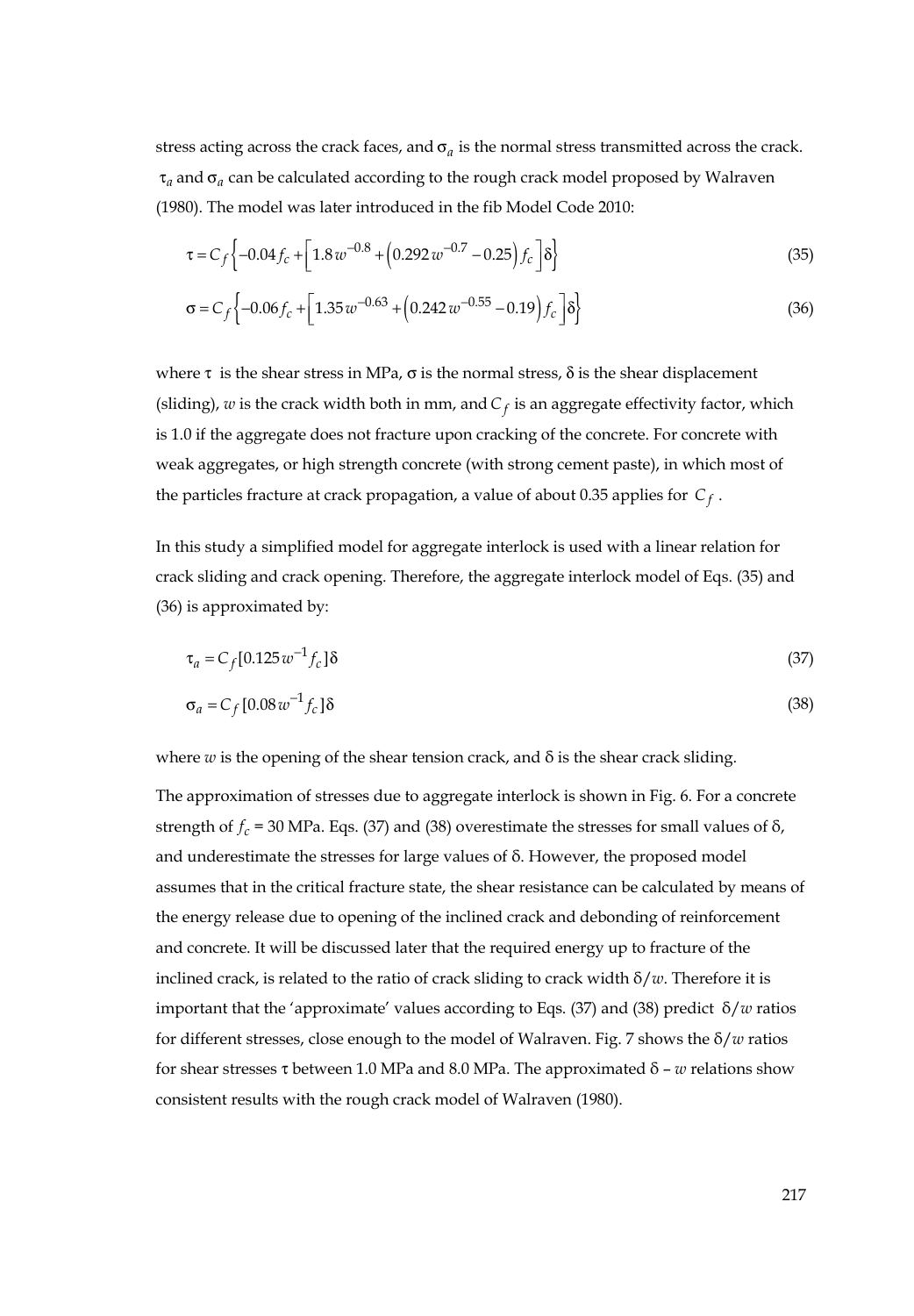

*Figure 6. Relations between shear stress τ and normal stress* σ*, crack width w and crack sliding δ,*   $(f_c = 30 \text{ MPa})$ 



*Figure 7. Relations between*  $\delta$  *and w for different shear stresses*  $\tau$  *(* $f_c$  *= 30 MPa)*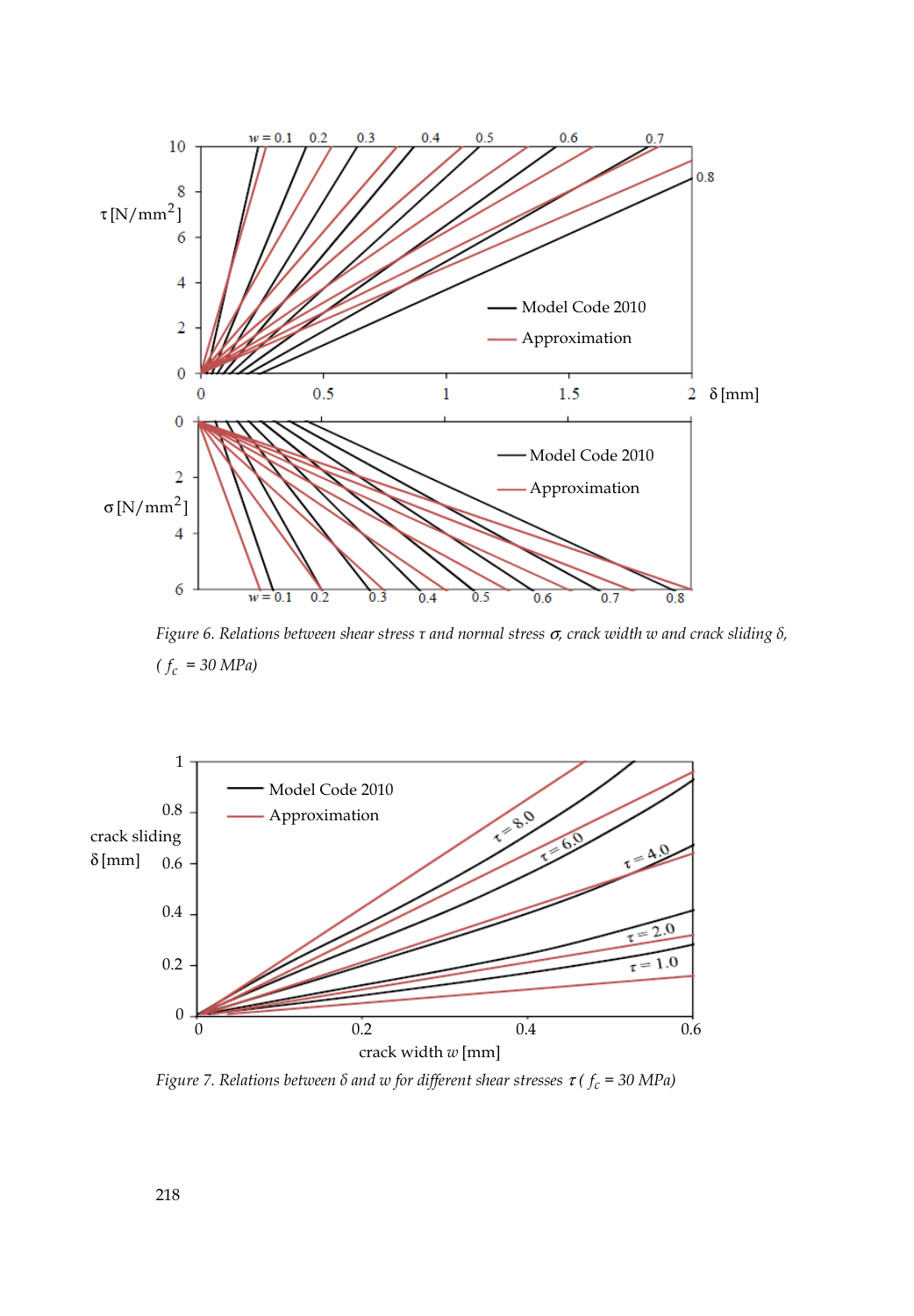The shear crack sliding in the diagonal part of the shear crack can be formulated as (Fig. 5):

$$
\delta = \Delta v_a \sin \phi - \Delta u_a \cos \phi \tag{39}
$$

In the case of a linear shape of the crack (Fig. 2), the shear sliding  $\delta$  is zero:

$$
\delta = \frac{d - x}{\tan \phi} \theta \sin \phi - (d - x) \theta \cos \phi = 0
$$
\n(40)

whereas in the case of a bilinear crack δ follows from:

$$
\delta = \left(\frac{d - x}{\tan \phi} + a_{cc}\right) \theta \sin \phi - (d - x) \theta \cos \phi = a_{cc} \theta \sin \phi \tag{41}
$$

Substituting Eqs. (37), (38) and (41) into Eq. (33), the horizontal component of the aggregate interlock force can be written as:

$$
F_a = C_f b(d - x) \left[ w^{-1} f_c a_{cc} \theta \sin \phi (0.08 + 0.125 \cot \phi) \right]
$$
 (42)

With respect to the free body diagram shown in Fig. 5, the following set of equilibrium equations is obtained:

$$
F_s + F_a = F_c \tag{43}
$$

$$
V = V_d + V_c + V_a \tag{44}
$$

$$
V(a_c + a_{cc}) = V_d(\frac{d-x}{\tan \phi} + a_{cc}) + F_{s}(d-z') + V_a(\frac{d-x}{2\tan \phi} + a_{cc}) + F_a(\frac{d+x}{2} - z')
$$
(45)

Substituting  $F_s$ ,  $V_d$  and  $F_a$  from Eqs. (31)-(35) into Eq. (45), yields:

$$
V = \frac{E_s A_s}{a_c + a_{cc}} \left[ \frac{9}{26} \left( \frac{d - x}{\tan \phi} + a_{cc} \right)^2 + (d - x)(d - z) \right] \frac{\theta}{l_{s,umb}} + \\ + \frac{C_f f_c a_{cc} \sin \phi b (d - x)}{a_c + a_{cc}} (0.08 + 0.125 \cot \phi) \left[ \frac{d - x}{2 \tan^2 \phi} + \frac{3a_{cc}}{2 \tan \phi} + \frac{a_{cc}^2}{d - x} + \frac{d + x}{2} - z \right] \frac{\theta}{w} \tag{46}
$$

According to the fundamental relation of fracture mechanics and the energy theorem, at the critical fracture state, when the required energy for fracture is released, the variation of the extra force work can be expressed as two times the variation of the energy required for critical crack propagation. As the energy is released in two regions (crushing of aggregates and debonding of concrete and steel), for each region the following equilibrium equations can be written: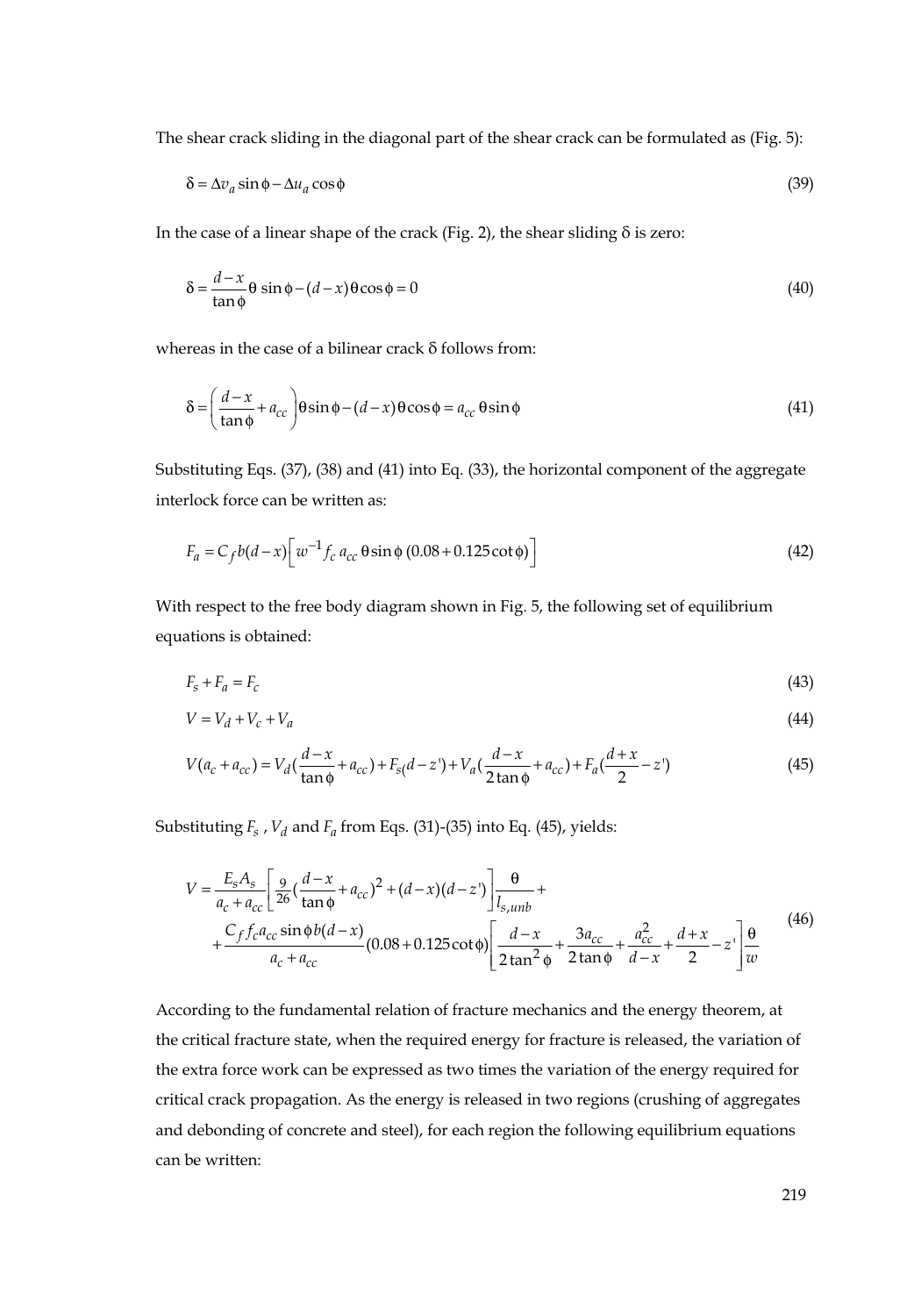$$
\delta W_1 = U_{e,1} = 2 \delta l_{s,umb} b \ G_{lf} \tag{47}
$$

$$
\delta W_1 = U_{e,2} = 2 \delta w b G_{IIf} \tag{48}
$$

$$
\delta V_1 = V(a_c + a_{cc}) \delta \theta \tag{49}
$$

where *G<sub>If</sub>* and *G<sub>IIf</sub>* are the energy consumptions in Modes I and II, respectively.

Considering  $K_{IIC} = G_{IIf} E_c$  0.5 *f* the shear resistance of the beam is calculated as:

$$
V_{u}^{2} = \frac{E_{s}A_{s}}{(a_{c} + a_{cc})^{2}} \left[ \frac{9}{26} (\frac{d-x}{\tan \phi} + a_{cc})^{2} + (d-x)(d-z) \right] 2bG_{If} +
$$
  
+ 
$$
\frac{C_{f}f_{c}a_{cc} \sin \phi b(d-x)}{(a_{c} + a_{cc})^{2}} (0.08 + 0.125 \cot \phi) \frac{2bK_{IIc}^{2}}{E_{c}} \left[ \frac{d-x}{2\tan^{2} \phi} + \frac{3a_{cc}}{2\tan \phi} + \frac{a_{cc}^{2}}{d-x} + \frac{d+x}{2} - z \right]^{(50)}
$$

in which  $E_c = 22(f_{cm} / 10)^{0.3}$ ,  $G_H$  is Mode I fracture energy and can be acquired from Eq. (13), and the pure Mode II fracture toughness of concrete *KIIc* is recommended by Reinhardt & Xu (1998) to be:

$$
K_{IIc} = 0.0255f_c + 1.024 \quad [\text{MPa}\sqrt{\text{m}}] \tag{51}
$$

If the depth of the compression zone x is assumed to be  $x = 0.2d$  and  $z' = 0.1d$  and the angle of the shear crack φ is assumed to be 45° (According to Gastebled & May), a simplified expression for the shear resistance is obtained as presented in Eq. (52). The first term is related to the shear transfer mechanism between concrete and reinforcement (bond effect) and the second term is related to the aggregate interlock effect.

$$
v_u^2 = \frac{2G_{ff}E_s \rho_s}{d(a_c + a_{cc})^2} \left[ \frac{9}{26} (0.8d + a_{cc})^2 + 0.72d^2 \right] +
$$
  
+ 
$$
\frac{21.034C_f (0.0255f_c + 1.024)^2 f_c^{0.7} a_{cc}}{d(a_c + a_{cc})^2} \left[ 0.9d + \frac{3a_{cc}}{2} + \frac{a_{cc}^2}{0.8d} \right]
$$
(52)

However, the horizontal length of the crack  $a_{cc}$ , is still unknown. For the best fit to the results, the following expression as a function of  $a<sub>c</sub>$ , was found from a comparison with test results, as will be presented in the next section:

$$
a_{cc} = 0.318 a_c = 1.05 a_s \left[ \frac{\rho (d/a_s)^2}{(1 - \sqrt{\rho})^2} \right]^{3}
$$
(53)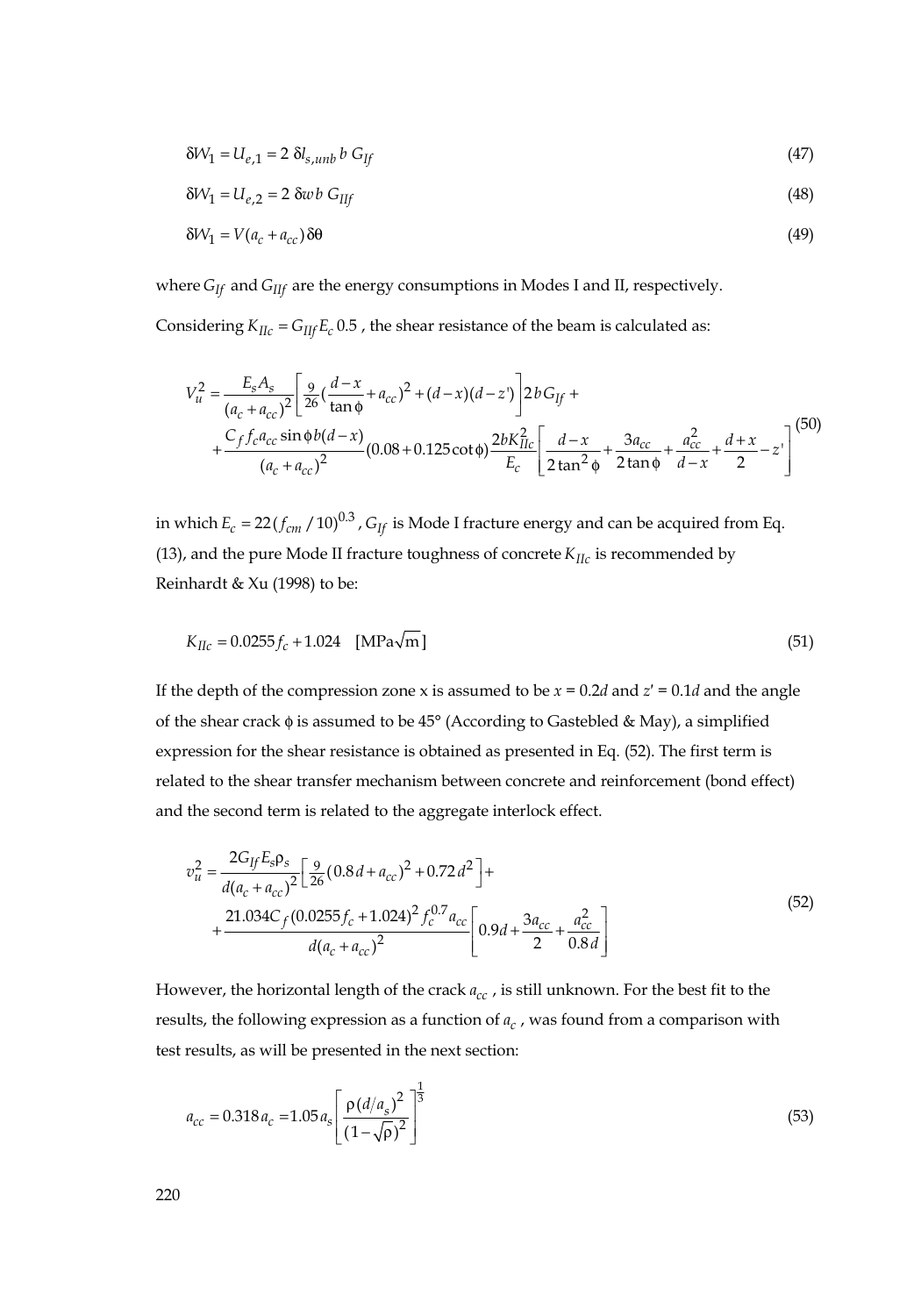## **6 Verification of the results of the analytical model with experiments**

The shear resistance of experiments on reinforced concrete beams without stirrups, taken from the ACI-DAfStb shear database (Reineck et al., 2013), will be compared with the calculated shear resistance according to Eq. (52) as well as the recommendation of ACI 318- 08 (2008), BS 8110 (1997), Eurocode 2 (2005), fib Model Code 2010 (2012) and the proposed models by Gastebled & May (2001), Bažant & Yu (2004) and Xu et al. (2012). The mean values of the empirical equations (without safety factors), which are given in Section 1.6 in Sarkhosh (2014), will be used. Moreover, a statistical analysis on the distribution of the ratio of experimental values to theoretical shear resistances ( $v_{\rm exp}/v_{\rm cal}$ ) for the various formulas is also conducted in order to further examine the quality of proposed model.

The ACI-DAfStb shear database (Reineck, 2013) includes over 1300 tests on reinforced concrete beams, which covers a wide range of the parameters of shear span to depth ratio  $a/d$ , reinforcement ratio  $\rho_s$ , effective depth *d*, and concrete strength  $f_c$ . The empirical equations for predicting the shear resistance of reinforced beams without stirrups are best to predict the shear-flexure failure in normal strength concrete members. Of course, the empirical equations have not been derived for the prediction of the shear resistance of beams with relatively small sizes, or very low concrete strengths. In view of that, the experiments with the following conditions have been selected from the database:

- Members with *a*/*d* ratios of at least 2.5
- Members with ρ*<sup>s</sup>* ratios of at least 0.7
- Members with effective depths *d* higher than 150 mm
- Members with *cf* higher than 20 MPa and lower than 110 MPa
- **Members with**  $b > 50$  **mm**

Accordingly, a total number of 393 experiments from the shear database have met the criteria given above and have been selected for the further comparison of the various formulas. The summary of the experiments and the calculated shear resistances have been presented by Sarkhosh (2014). The results of the statistical evaluations using all 393 beams are given in Table 1, where the ratio of  $v_{\rm exp}/v_{\rm cal}$  according to Eq. (52) is reasonably close to the expected value of 1.0 with a coefficient of variation COV = 0.163. It should be noted that the value of  $v_{\text{exp}}/v_{\text{cal}} = 1.0$  is obtained by means of the assumed value of  $a_{cc}$  in Eq. (53)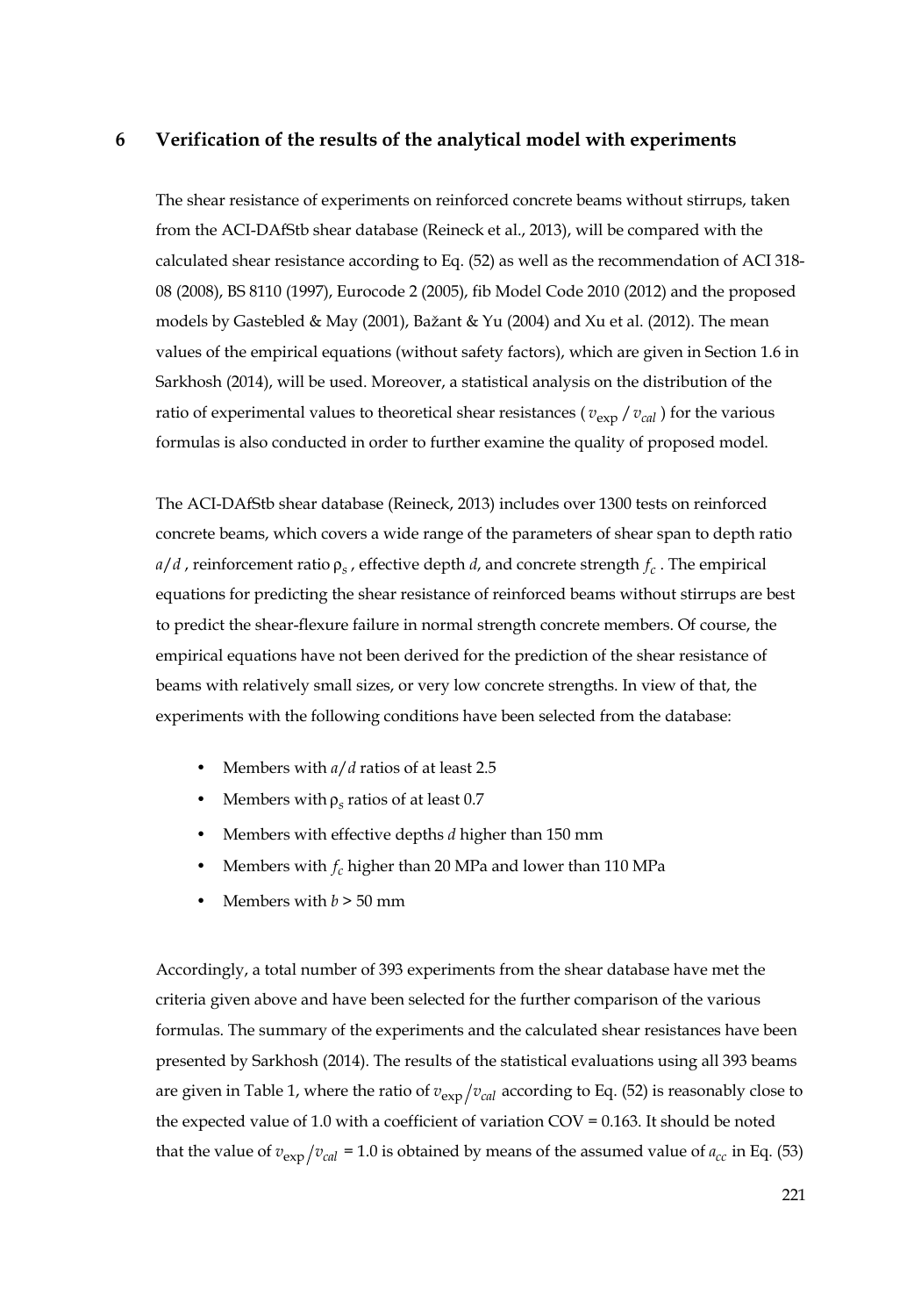The calculated shear resistance according to *fib* MC2010 is based on the Level II approximation and gives the same results as the model given in CSA-04.

It can also be seen in Table 1 that almost all empirical formulas (except the model proposed by Bažant & Yu) give a lower mean value of the shear resistance  $v_{cal}$  than the experiments  $v_{\text{exp}}$ . In the proposed model of Bažant & Yu the parameter  $\kappa_0$  = 0.457 for the mean shear resistance, gives an overestimated shear resistance, but nevertheless this model and the fib MC2010 model give the lowest coefficient of variation in comparison with the other models.

|             | ACI    | EC2/  | MC10/ | BS    | Bažant | Gastebled Xu et |       | Eq. 52 |
|-------------|--------|-------|-------|-------|--------|-----------------|-------|--------|
|             | 318-08 | MC90  | CSA04 | 8110  | & Yu   | & May           | al.   |        |
| Mean        | 1.32   | 1.13  | 0.92  | 1.16  | 0.87   | 1.43            | 1.22  | 1.00   |
| SD.         | 0.284  | 0.171 | 0.124 | 0.172 | 0.115  | 0.218           | 0.211 | 0.163  |
| COV         | 0.215  | 0.150 | 0.134 | 0.148 | 0.133  | 0.152           | 0.173 | 0.163  |
| LCL5% $*$   | 0.85   | 0.85  | 0.72  | 0.88  | 0.68   | 1.07            | 0.87  | 0.73   |
| $UCI.95\%*$ | 1.79   | 1.42  | 1.13  | 1.45  | 1.06   | 1.78            | 1.56  | 1.27   |

*Table 1. Statistical analysis for*  $v_{\text{exp}}/v_{\text{cal}}$  *ratio of the various calculation equations* 

\*Lower and upper confidence limit:  $LCL_{5\%}$  = Mean -1.645 SD ; UCL<sub>95%</sub> = Mean +1.645 SD

As shown in Fig. 8, the proposed model according to Eq. 52 is able to give the closest shear resistance to the experiments while the model of Gastebled & May gives the most conservative results. Fig. 9 shows the plot of the  $v_{\text{exp}}/v_{\text{cal}}$  ratio of the various calculation equations against the reinforcement ratio  $\rho_s$ . It can be seen from Fig. 9 that an increase of the reinforcement ratio, causes a slight underestimation in the prediction of the shear resistance. The best prediction of the shear resistance is related to the beams with a reinforcement ratio between 1.0 and 2.5, which is most representative for structures in practice.

The size effect on the prediction of the shear resistance of RC beams without stirrups is shown in Fig. 10. In the experiments of Bhal (1969), Kostovos (1997), Walraven (1978) and Taylor (1972), a decrease of the nominal shear resistance  $v_{\rm exp}$  is observed as the beam depth increases. However, not all models are able to accurately predict the nominal shear resistance as the effective depth increases (Fig. 10, left). The size effect is not considered in the ACI 318-08 provision, so the shear resistance according to this model for effective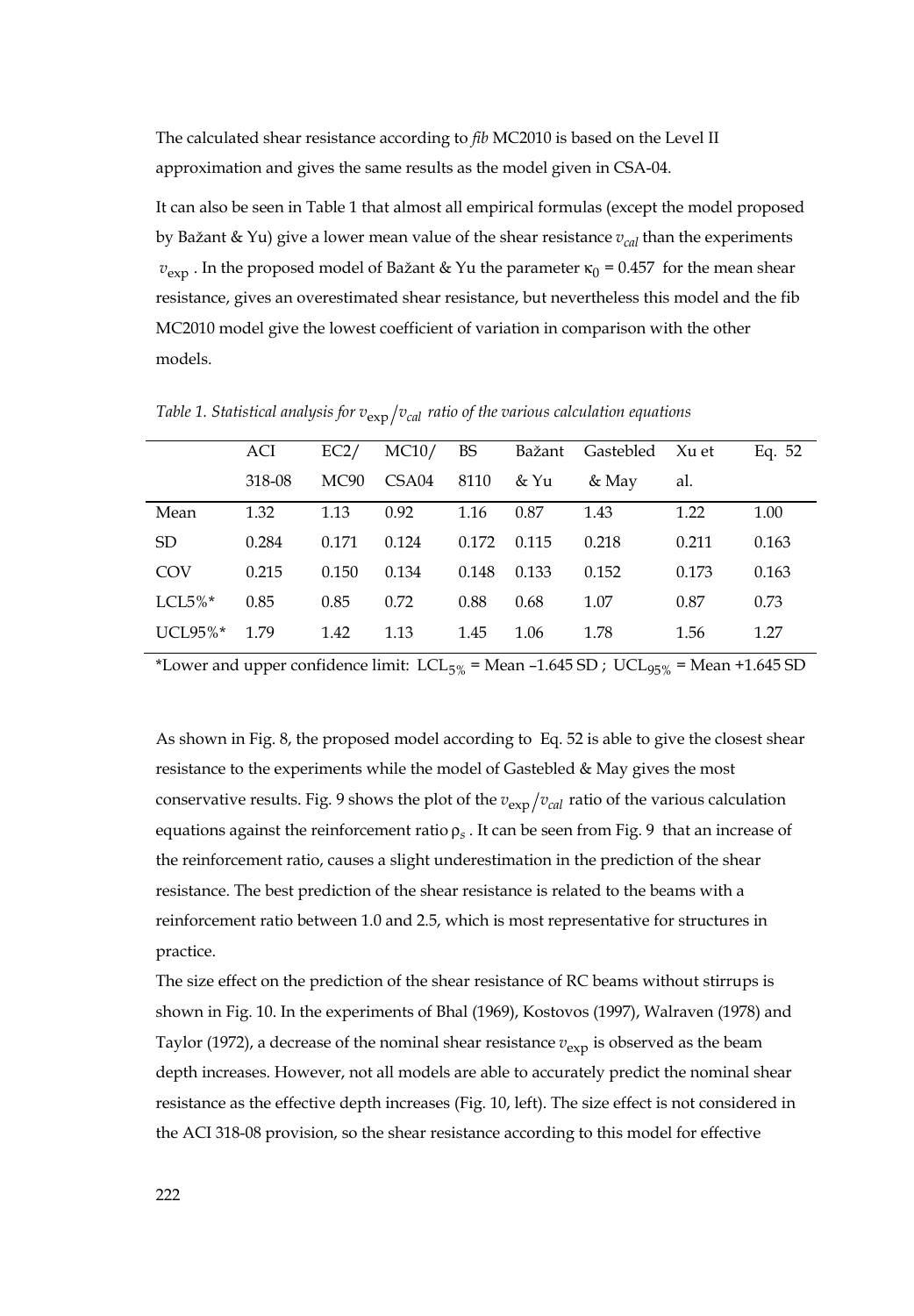depths *d* lower than 300 mm is very conservative. Although the shear resistance of members with small sizes is governed by the mix design, which results in a high scatter of some models, as shown in Fig. 10, the  $v_{exp}/v_{cal}$  ratio according to Eq. (52) is very close to the expected value of 1.0.

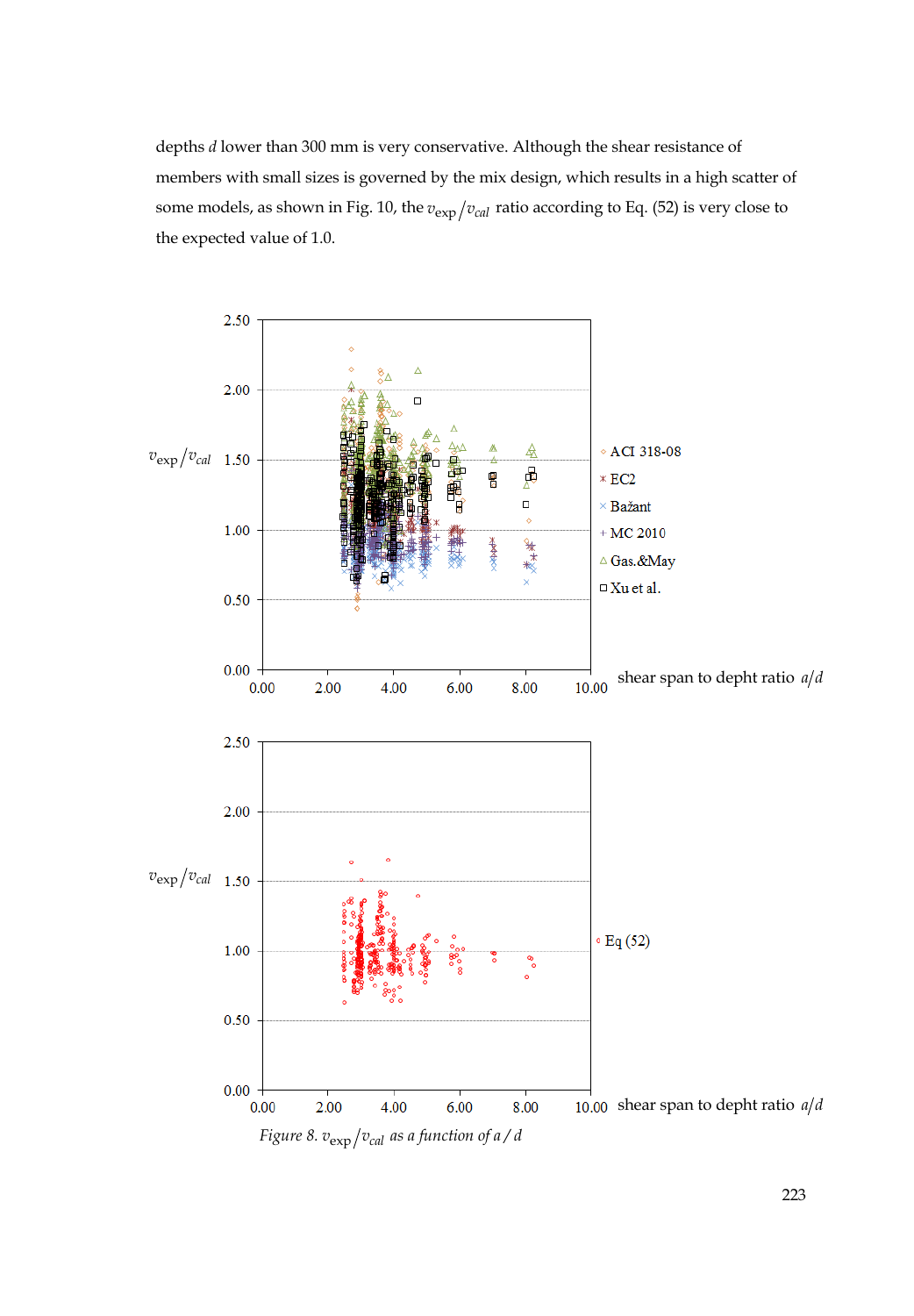Fig. 13 shows the effect of concrete strength on the prediction of the shear resistance of concrete beams by the various equations. In case of low and normal strength concrete ( $f_c$  < 70 N/mm2), the shear resistance prediction according to Gastebled & May and ACI 318-08 generally underestimates the shear resistance.

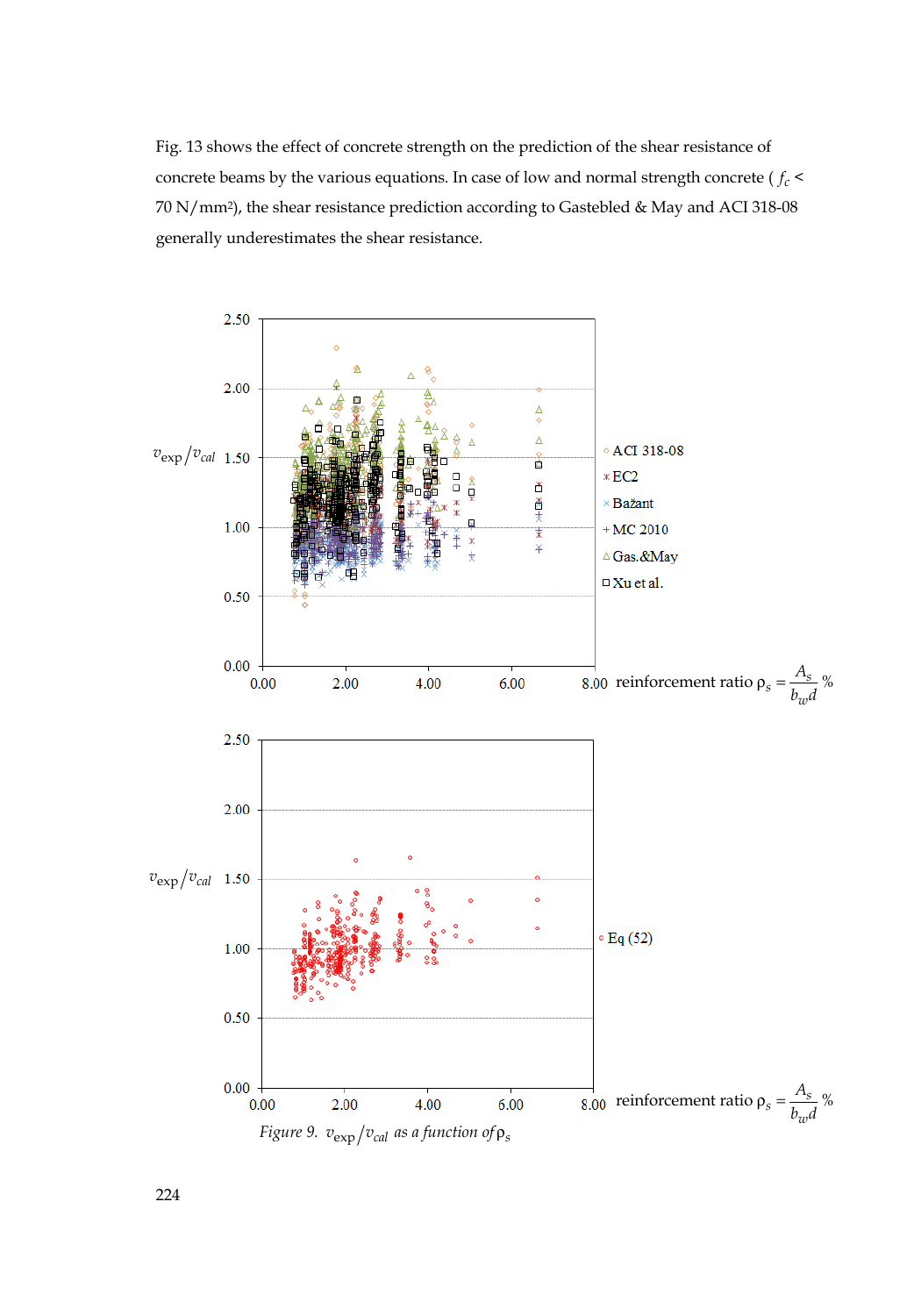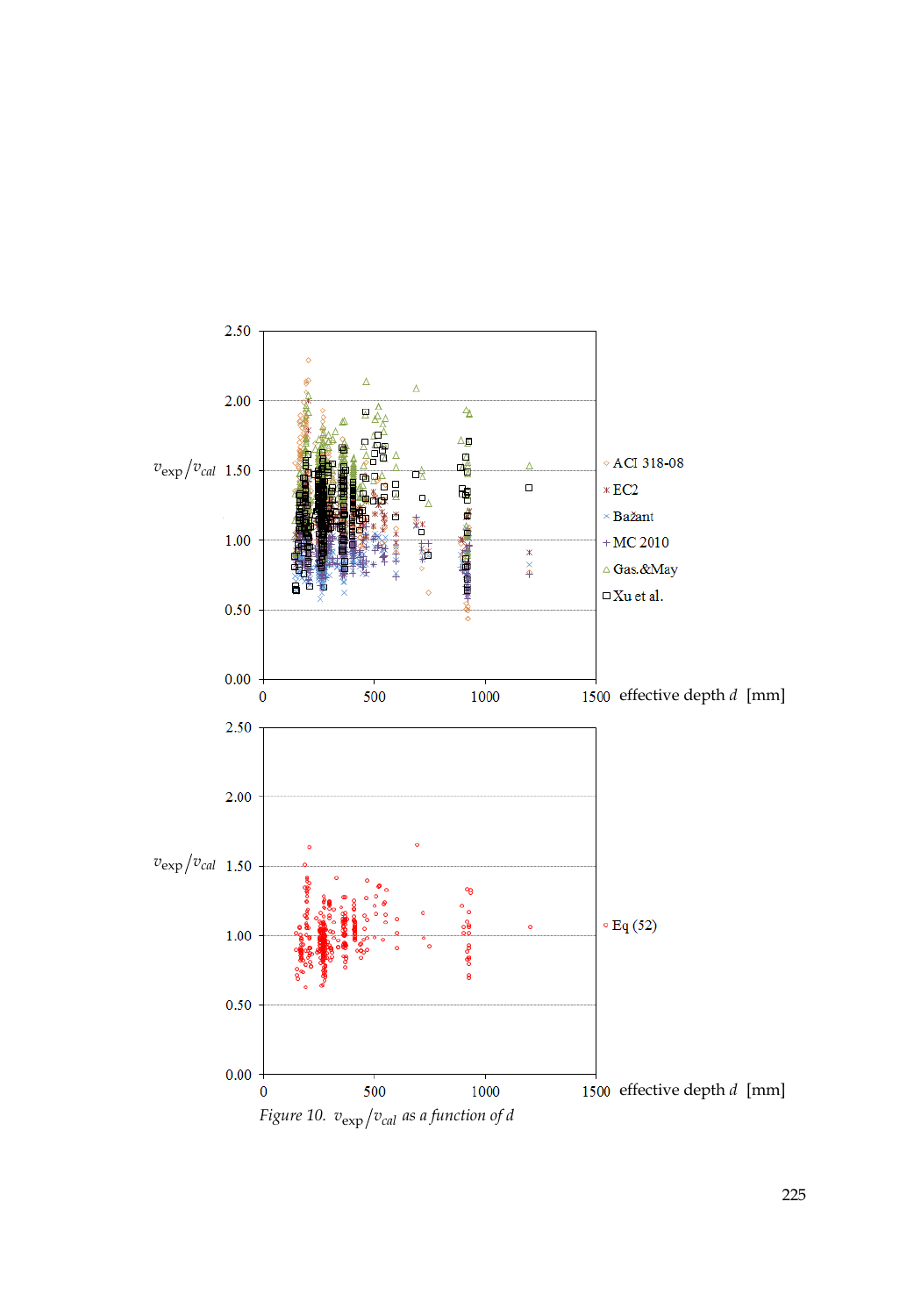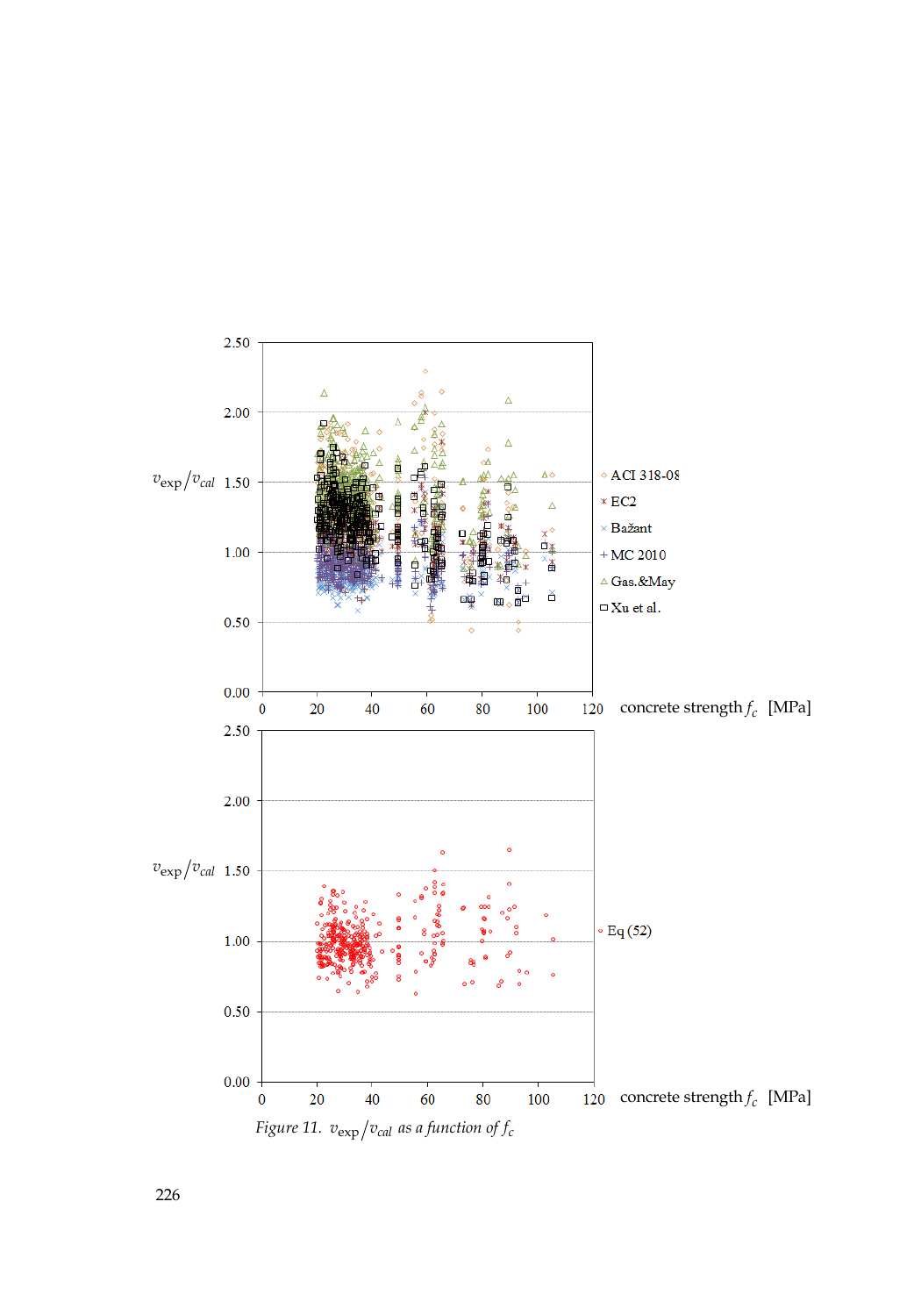#### **7 Extension of the bilinear crack model to include sustained loading**

Similar to the linear crack model, the bilinear crack model under sustained long-term loading involves the creep effect:

$$
v_u^2(t) = \frac{2G_{ff}(t)E_s \rho_s}{d[w(t)/w(t_0)](a_c + a_{cc})^2} \left[ \frac{9}{26} (0.8d + a_{cc})^2 + 0.72d^2 \right] +
$$
  
+ 
$$
\frac{21.034C_f a_{cc} [0.0255f_c(t) + 1.024]^2 [f_c(t)]^{0.7}}{d[w(t)/w(t_0)](a_c + a_{cc})^2} \left[ 0.9d + \frac{3a_{cc}}{2} + \frac{a_{cc}^2}{0.8d} \right]
$$
(54)

Clearly, the time dependent shear resistance of the bilinear crack model depends on several parameters such as the reinforcement ratio ρ*<sup>c</sup>* and the length of the horizontal part of the shear crack  $a_{cc}$  and is, admittedly, too complicated for practical use. However it offers the opportunity to evaluate the effect of time-dependent parameters such as  $G_f(t)$ ,  $f_c(t)$  and  $w(t)$  on the shear resistance of reinforced concrete beams. Therefore, a parametric study will be carried out to investigate those effects.

In order to verify the analytical model for inclined shear cracking under sustained loading, the shear safety margin is calculated according to Eq. (55) for all 14 beams, which have been tested in long-term loading (Sarkhosh, 2014):

$$
\zeta = \frac{v_u(t)}{\lambda v_u} > 1\tag{55}
$$

where  $v_u$  and  $v_u(t)$  are given in Eqs. (52) and (54), respectively, and  $\lambda$  is the load intensity factor, defined as the ratio between loading level in the sustained loading test and the mean shear resistance at short term loading.

The time-dependent parameters such as the ratio of concrete strength at time *t* to the strength at time  $t_0[f_c(t)/f_c(t_0)]$ , the ratio of midspan deflection at time *t* to the deflection at time  $t_0 [\Delta(t) / \Delta(t_0)]$ , the mean and maximum of the crack width  $[w(t) / w(t_0)]_{\text{mean}}$ ,  $[w(t)/w(t_0)]_{\text{max}}$  and the ratio of the diagonal deformation  $DD(t)/DD(t_0)$  have been measured in time for each specimen and the results are given in Table 2. The fracture energy at time *t* is calculated according to Eq. (58).

$$
f_{cm}(t) = \beta_{cc}(t) f_{cm}
$$
 (according to fib MC2010 and EC2) (56)

$$
G_f(t) = 73[f_{cm}(t)]^{0.18}
$$
\n(57)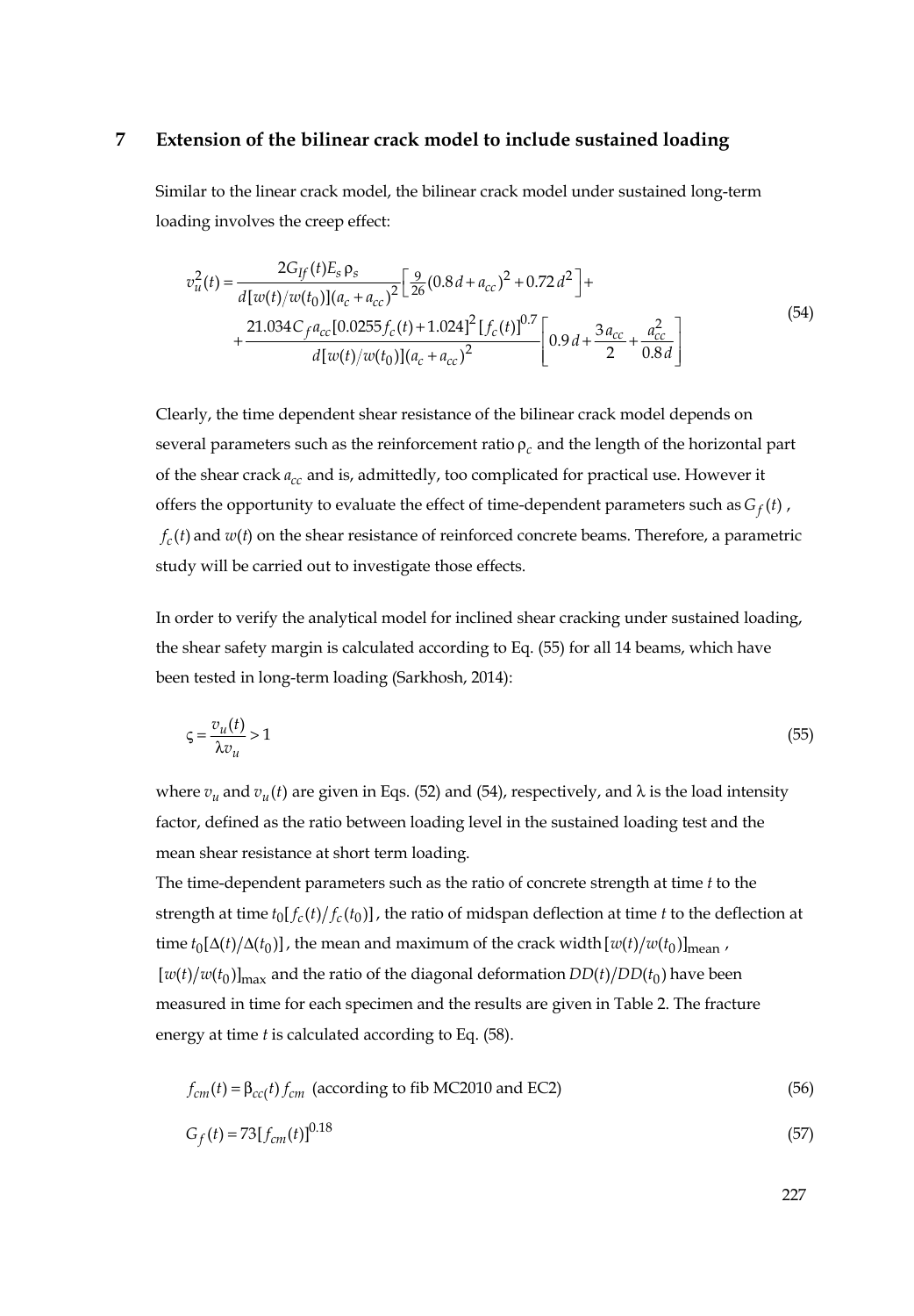$$
G_f(t) = G_f [\beta_{cc}(t)]^{0.18}
$$
 (58)

where  $f_{cm}(t)$  is the mean concrete compressive strength at an age of *t* days,  $\beta_{cc}(t)$  is the time development function and *s*, *a* and β are constants, which depend on the strength class of cement and curing conditions.

In Eq. (54) the ratio of crack width  $w(t)/w(t_0)$  should be calculated for the critical shear crack. However, the maximum crack width ratio  $[w(t)/w(t_0)]_{max}$  was sometimes difficult to measure for a single crack, particularly shortly after load application. This explains the lack of data in the row regarding  $[w(t)/w(t_0)]_{max}$  in Table 2. On the other hand, considering the mean value of crack width ratio  $[w(t)/w(t_0)]_{\text{mean}}$  is also not appropriate due to stress redistribution in the beam which causes closing of some cracks and opening of some other cracks. If the shear safety margin  $\varsigma_1$  is calculated according to Eq. (59), by means of the ratio of  $[w(t)/w(t_0)]_{\text{mean}}$ , the results in Table 2 show a large scatter with a little positive correlation with the experiments.

$$
\varsigma_{1} = \sqrt{\frac{2G_{ff}(t)E_{s}\rho_{s}}{d\lambda^{2}w(t)/w(t_{0})(a_{c} + a_{cc})^{2}} \left[\frac{9}{26}(0.8d + a_{cc})^{2} + 0.72d^{2}\right] \frac{1}{v_{u}^{2}} + \frac{21.034C_{f}a_{cc}[0.0255f_{c}(t) + 1.024]^{2}[f_{c}(t)]^{0.7}}{v_{u}^{2}d\lambda^{2}w(t)/w(t_{0})(a_{c} + a_{cc})^{2}} \left[0.9d + \frac{3a_{cc}}{2} + \frac{a_{cc}^{2}}{0.8d}\right]}\n\tag{59}
$$

Nevertheless, development of the diagonal deformations, which were presented in Part I of this paper, is an alternative for the crack width ratio, as the LVDT's used to measure the diagonal deformations cover the critical shear cracks. As shown in Part I of this paper, the development of the diagonal deformation at one side (right or left) is larger than at the other side. In the row regarding the  $DD(t)/DD(t_0)$  in Table 2, the maximum diagonal deformation is given for each beam. The shear safety margin  $\varsigma_2$ , which is calculated according to the diagonal deformation ratio of each specimen, is given in the last row of Table 2:

$$
\varsigma_{2} = \sqrt{\frac{2G_{ff}(t)E_{s}\rho_{s}}{a\lambda^{2}DD(t)/DD(t_{0})(a_{c} + a_{cc})^{2}} \left[\frac{9}{26}(0.8d + a_{cc})^{2} + 0.72d^{2}\right] \frac{1}{v_{u}^{2}} + \frac{21.034C_{f}a_{cc}[0.0255f_{c}(t) + 1.024]^{2}[f_{c}(t)]^{0.7}}{v_{u}^{2}d\lambda^{2}DD(t)/DD(t_{0})(a_{c} + a_{cc})^{2}} \left[0.9d + \frac{3a_{cc}}{2} + \frac{a_{cc}^{2}}{0.8d}\right] \tag{60}
$$

The results show consistent trends with respect to the beams which have failed (S4B6 and S7B6) and those which have persisted: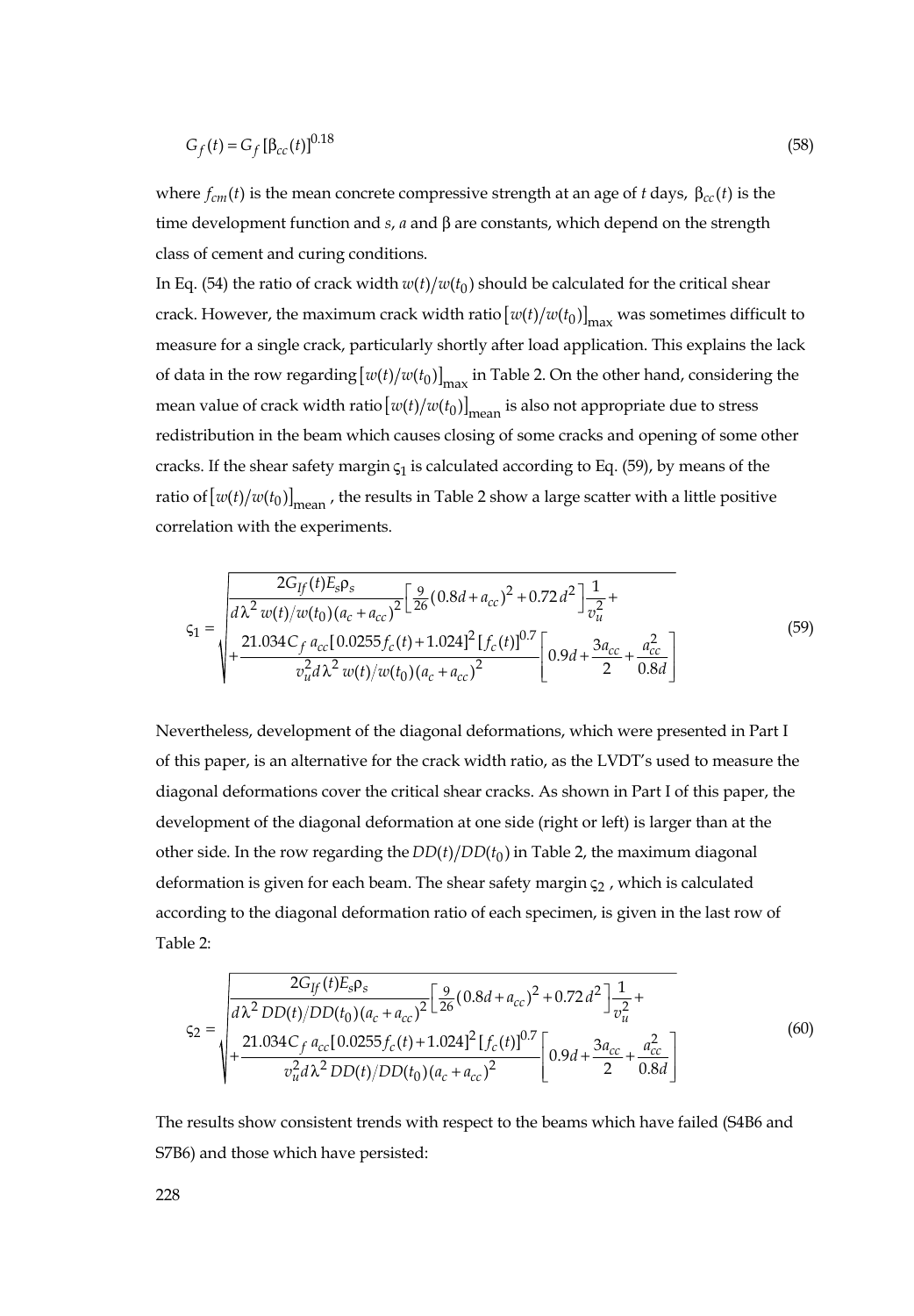| Specimen                         | S2B4             | S <sub>2</sub> B <sub>5</sub> | S2B6  | S3B5  | S3B6              | <b>S4B4</b>         | S4B5 S4B6*     |                | S5B4  | S5B6           | S6B4                                                                                                                     | S6B6           | S7B5           | $STB6**$                                                   |
|----------------------------------|------------------|-------------------------------|-------|-------|-------------------|---------------------|----------------|----------------|-------|----------------|--------------------------------------------------------------------------------------------------------------------------|----------------|----------------|------------------------------------------------------------|
| Load intensity factor, $\lambda$ | 0.88             | 0.88                          | 0.88  | 0.97  | 0.97              | 0.95                | 0.95           | 0.98           | 0.92  | 0.86           | 0.92                                                                                                                     | 0.92           | 0.93           | 0.91                                                       |
| Age at the beginning, to Idaysl  | 2                | 22                            | 2     | 87    | 78                | $\overline{\Sigma}$ | 71             | 77             | 512   | 696            | 113                                                                                                                      | 113            | 219            | 219                                                        |
| Age at the end, t [days]         | 156              | 156                           | 156   | 1431  | 214               | 345                 | 345            | 71             | 1296  | 1296           | >1226                                                                                                                    | 1226           | $>1160$        | 221                                                        |
| $f_{cm}$ (to) [MPa]              | 31.1             | 51.1                          | 51.1  | 40.8  | 40.8              | 40.2                | 40.2           | 40.2           | 43.9  | 44.3           | 71.4                                                                                                                     | 71.4           | 74.9           | 74.9                                                       |
| $f_{rm}(t)$ / $f_{rm}(t_0)$      | 1.05             | 1.05                          | 1.05  | 111   | 1.05              | 1.09                | 1.09           | $\frac{6}{10}$ | 1.02  | 1.01           | 1.02                                                                                                                     | 1.02           | 00.1           | 1.00                                                       |
| $V_{u,exp} / V_{u,calc}(t)$      | 1.05             | 1.04                          | 1.07  | 1.05  | 0.96              | 1.13                | 115            | 0.98           | 1.13  | 0.95           |                                                                                                                          | 1.19           | ı              | 1.00                                                       |
| Critical crack number            | Ξ                |                               | 1,3   | 13,14 | 1,2               | $\overline{c}$      | $\overline{a}$ | $\mathbf{I}$   | 2,5   | $\overline{5}$ | 13,14                                                                                                                    | $\overline{4}$ | $\frac{15}{1}$ | ı                                                          |
| $\Delta(t)/\Delta(t_0)$          | 1.28             | 1.22                          | 1.24  | 1.55  | 1.24              | 1.56                | 1.38           | 1.38           | 1.35  | 1.45           | 1.40                                                                                                                     | 1.46           | 1.29           | 1.08                                                       |
| $[wtt]/wt$ (h) $]_{\text{mean}}$ | 1.08             | 1.05                          | 1.06  | 1.30  | 1.06              | 1.32                | 1.15           | 1.15           | 1.14  | 1.10           | 1.13                                                                                                                     | 1.16           | 1.13           | 1.01                                                       |
| $[w(t)/w(t_0)]_{\text{max}}$     |                  | ï                             | ï     | ï     | ï                 | $\mathbf{I}$        |                | ï              | 0.53  | 0.52           | 0.18                                                                                                                     | 0.31           | 0.5            | ï                                                          |
| $DD(t)/DD(t_0)$                  | 111              | 1.31                          | 1.07  | 1.14  | 1.28              | 1.21                | 1.23           | 1.83           | 1.19  | 1.42           | 1.00                                                                                                                     | 1.07           | 1.16           | 1.47                                                       |
| $G_f$ (to)                       | 0.136            | 0.136                         | 0.136 | 0.142 | 0.142             | 0.142               | 0.142 0.142    |                | 0.144 | 0.144          | 0.157                                                                                                                    | 0.157          | 0.159          | 0.159                                                      |
| $G_{\ell\Pi}$                    | 0.107            | 0.107                         | 0.107 | 0.127 | 0.127             | 0.126               | 0.126          | 0.126          | 0.134 | 0.135          | 0.204                                                                                                                    | 0.204          | 0.214          | 0.214                                                      |
| $G_f(f) / G_f(f_0)$              | 1.01             | 1.01                          | 1.01  | 1.02  | 1.01              | 1.02                | 1.02           | 1.00           | 1.00  | 1.00           | 1.00                                                                                                                     | 1.00           | 1.00           | 00.1                                                       |
| $v_{\rm u} = V/bd$ [MPa] Eq. 52  | 1.08             | 1.08                          | 1.08  | 1.18  | 1.18              | 117                 | 1.17           | 117            | 121   | 1.22           | 1.26                                                                                                                     | 1.26           | 1.28           | 1.28                                                       |
| S1 (using the mean crack width)  | $\overline{111}$ | 1.12                          | 1.12  | 0.94  | 1.02              | 0.95                | 1.01           | 0.95           | 1.03  | 1.11           | 1.03                                                                                                                     | 1.02           | 1.01           | 1.10                                                       |
| c (using diagonal deformation)   | 1.10             | 1.01                          | 1.11  | 1.00  | 0.93 <sup>†</sup> | 1.00                | 0.99 0.75*     |                | 1.00  | 0.98           | 1.09                                                                                                                     | 1.06 1.00      |                | $0.91**$                                                   |
|                                  |                  |                               |       |       |                   |                     |                |                |       |                | * Beam S4B6 failed after 2.5 hours under sustained loading<br>t Beam S3B6 failed after one cycle reloading and unloading |                |                | ** Beam S7B6 failed after 44 hours under sustained loading |

Table 2. Comparison of the experimental results with shear safety parameter *Table 2. Comparison of the experimental results with shear safety parameter*

229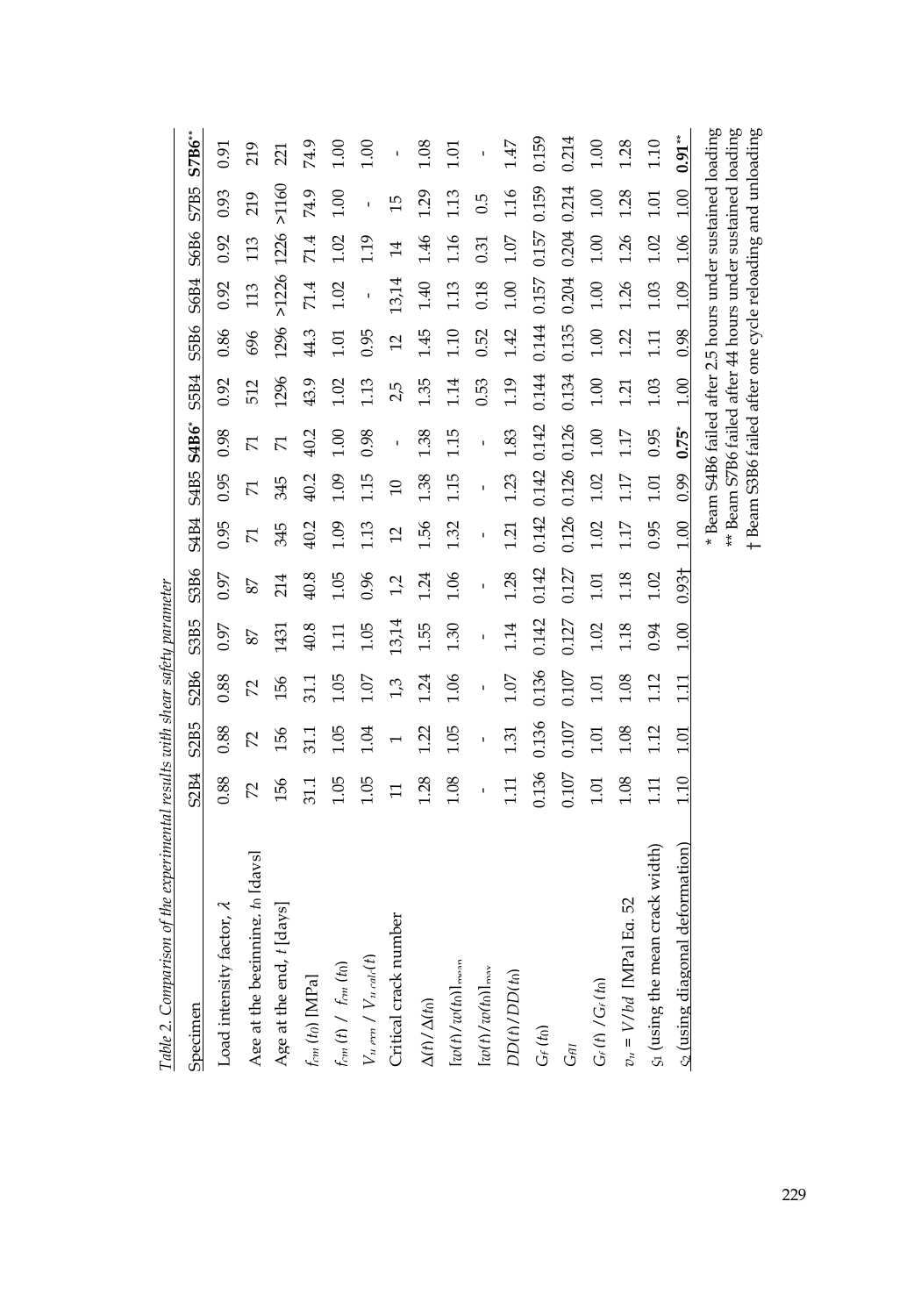The lowest values of  $\varsigma_2$  are 0.75 and 0.91, which refer to the specimens S4B6 and S7B6, respectively. The former failed after 2.5 hours and the latter failed after 44 hours under sustained loading. Specimen S3B6 with a shear safety margin  $\varsigma_2$  of 0.93, persisted the sustained loads for 127 days, but failed after 1 cycle of unloading and reloading with a shear resistance equal to  $V_{u,\text{calc}}$  5%.

Specimen S5B6 with a shear safety margin  $\varsigma_2$  of 0.98, persisted the sustained loading for 600 days. At the end of the program, when the beam was loaded to failure, a shear resistance equal to  $V_{u,\text{calc}}$  5% was obtained. The rest of the beams with shear safety margin above 1.0 persisted under sustained loading.

The values of the shear safety margin  $\varsigma$ , which are calculated according to Eq. 60 are rather conservative. That is due to the fact that the ratio of  $DD(t)/DD(t_0)$  refers to the opening of two or more shear cracks in time and this causes an underestimation of the shear resistance under sustained loading  $v_{cr}(t)$ .

For a more convenient interpretation of the results, the values of the shear safety margin  $\varsigma$ <sub>2</sub> are plotted versus the DD(t) / DD(t0) ratio in Fig 14. The data can be associated with a linear trend-line. This graph represents the shear safety margin, with respect to the development of the diagonal deformation in time in the reinforced concrete beam. The solid line in Fig. 14 represents the mean prediction, whereas the dashed lines represent the 5% confidence limits. When the diagonal deformation increases with more than 25% of the initial value  $DD(t_0)$ , the shear safety margin is generally lower than 1.0.

In Fig 13a, the shear safety margin  $\varsigma_2$  is plotted versus the load intensity factor. According to this graph, the shear safety margin reduces generally when the load intensity increases. The shear safety margin can be lower than 1.0 when the load intensity is larger than 0.92.



 *Figure 12. Shear safety margin versus the DD(t) / DD(t0) ratio*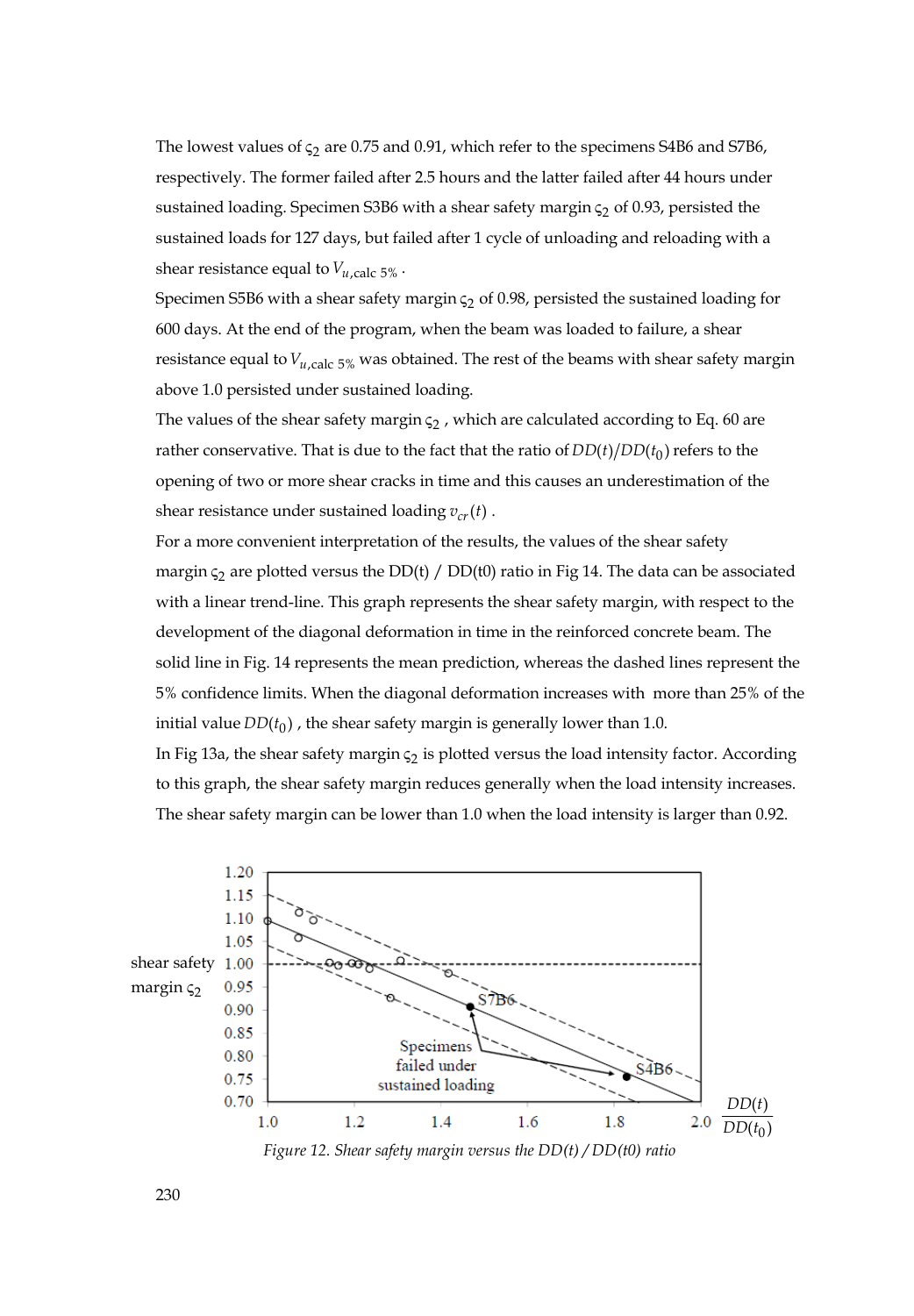However, a load intensity equal to 0.92 is beyond the characteristic value of the short-term shear resistance.

According to Table 2 in Part I of this paper (Sarkhosh, 2014) the ratio of the lower confidence limit of shear resistance to the mean value in Series 7, which has the largest coefficient of variation, equals LCL<sub>5%</sub>  $/V_{u, \text{mean}} = 0.9$ . The shadowed area in Fig. 15b represents the load intensities larger than the characteristic value of the shear resistance. As a conclusion, a shear safety margin greater than 1.0 is expected for the specimens loaded up to the characteristic value of the short-term shear resistance.



*Figure 13. Shear safety margin versus the load intensity λ ; the shadowed area in figure (b) represents the scatter of the shear resistance (5% fractile) according to the short-term monotonic tests*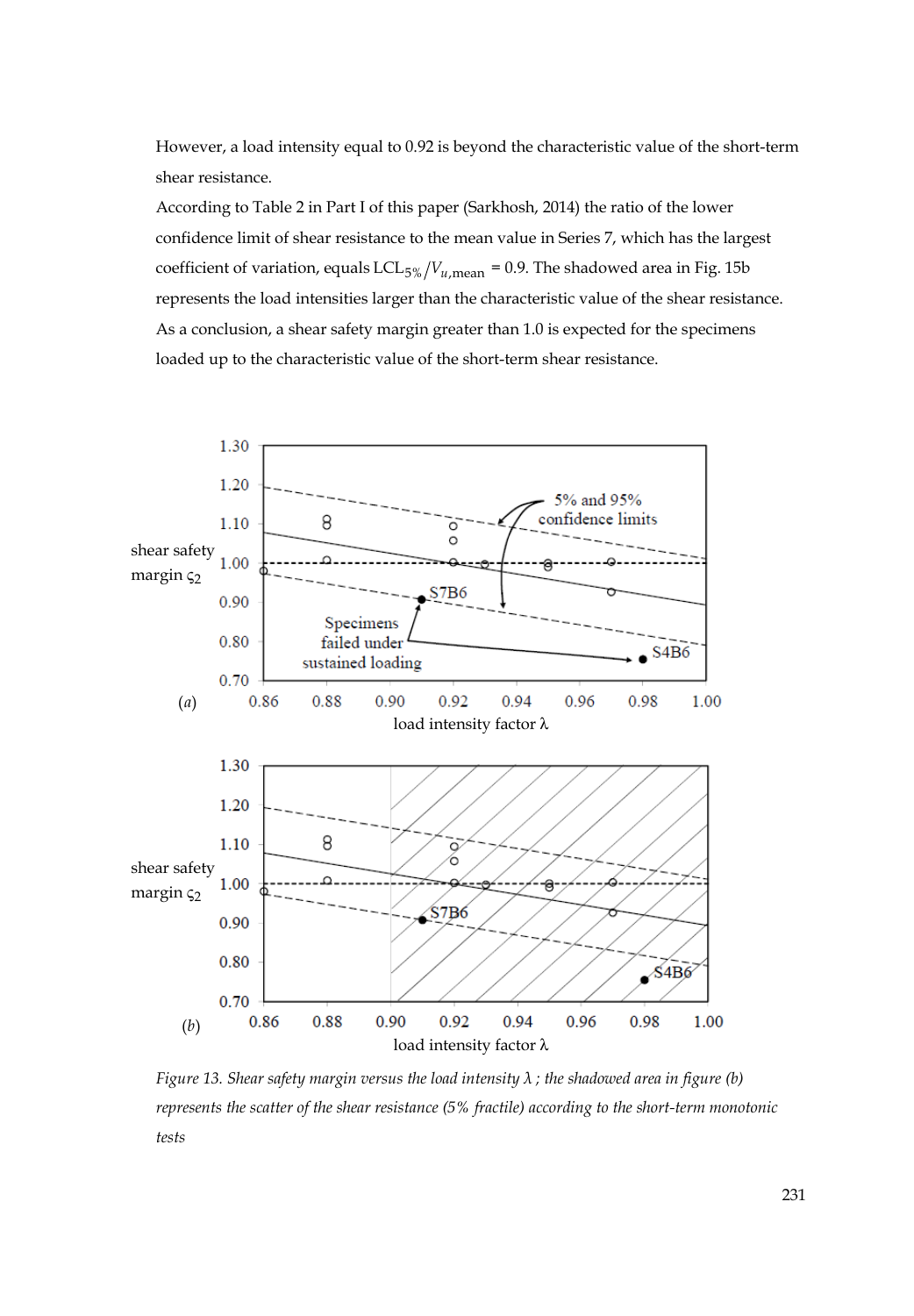#### **8 Conclusions**

- With respect to the time-dependent parameters in Eq. (54), a parametric study was conducted to investigate the effect of each variable on the shear safety margin ς. The most significant decrease of ς is related to the load intensity and crack opening displacement in time. The increase of the material properties of concrete such as  $G_f(t)$ and  $f_c(t)$  shows a positive effect on the shear safety margin: yet the influence of an increase of the compressive strength is likely to be insignificant.
- With the shear model developed in this study, based on a bilinear shear crack, it is possible to mobilize the contribution of aggregate interlock in a consistent way. The aggregate interlock contribution develops in the lower part of the inclined shear crack, due to crack rotation around the crack tip in the upper part. In this way the crack faces are subject to inverse shear displacement of the crack faces and generate the interlock stresses contributing to the shear resistance.
- The bilinear shape of the shear crack represents a significant improvement in modelling against former models based on a linear crack shape in predicting the shear resistance in a consistent way. Further improvements in this development have meanwhile been developed at TU Delft (Yang, 2014)
- Aggregate interlock is as well an important element for the explanation why sustained loading does not have to be regarded in shear. Aggregate interlock shows a hardening behavior. Crack sliding leads to an increased aggregate interlock resistance, which compensates for other time dependent effects.
- This study has demonstrated that although reinforced concrete beams under sustained loading with high load intensity deform due to creep and some cracks open in time, no reduction of the shear resistance is reported at the end of long-term loading. Accordingly, no reduction factor is required for shear resistance of reinforced concrete beams without stirrups under sustained loading.

#### **References**

ACI Committee 318, (2008), Building Code Requirements for Structural Concrete 318-08, and Commentary (318R-08), American Concrete Institute, Farmington Hills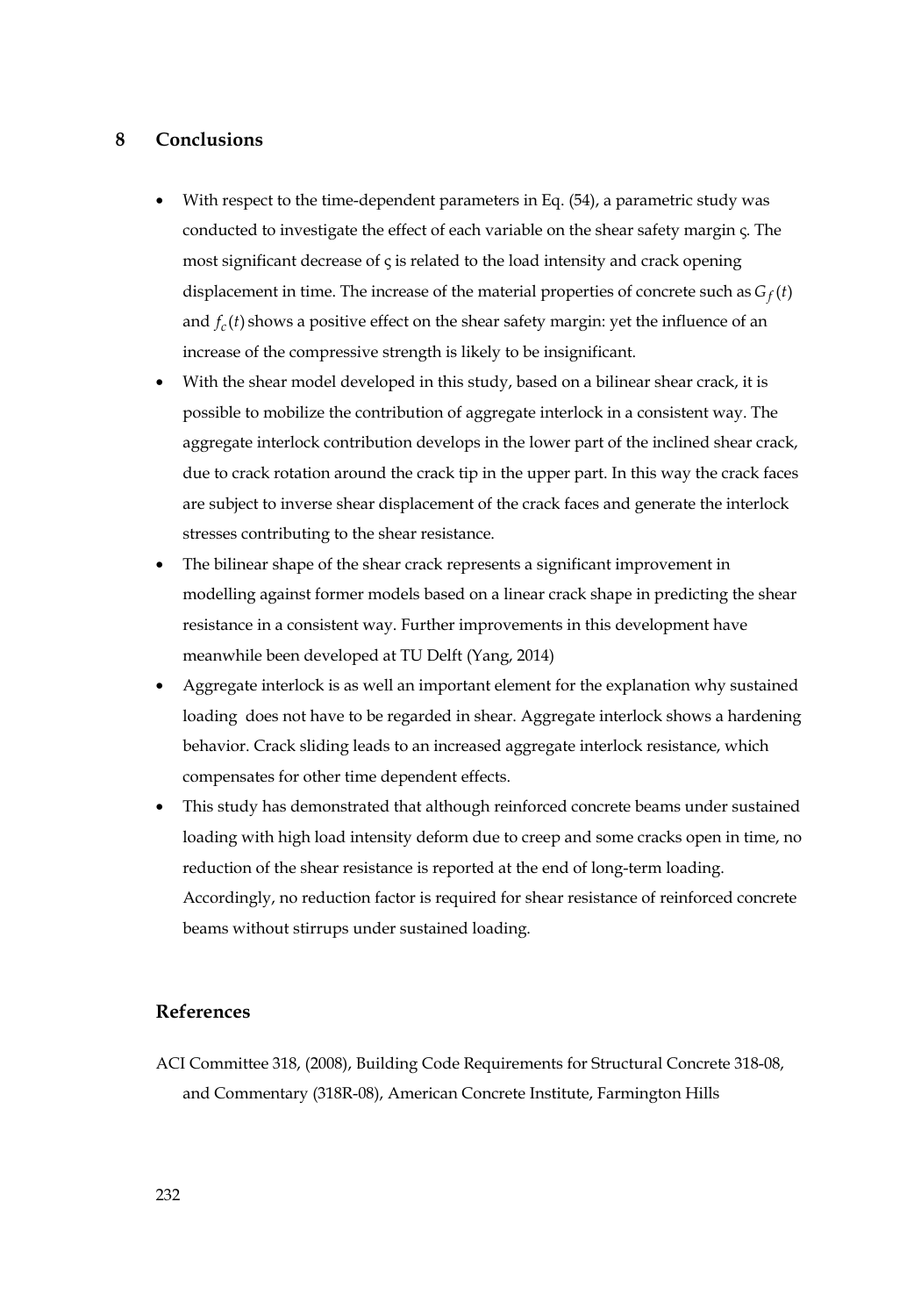- Bažant, Z. P., and Yu, Q. (2004), "Designing against Size Effect on Shear Strength of Reinforced Concrete Beams without Stirrups - Part I: Formulation, Part II: Verification and Calibration," *ASCE Journal of Structural Engineering*, Vol. 131, No. 12, pp. 1877-1897
- Bhal, N. S. (1968), *On the Influence of Beam Depth on Shear Capacity of Single-Span RC Beams with and without Shear Reinforcement*, PhD dissertation, Universität Stuttgart, Stuttgart, Germany, pp. 1-124
- BS 8110, (1997), Code of Practice for Design and Construction, 2nd Edition, British Standards Institution, London, UK, 168 pp.
- Canadian Standards Association (CSA), (2004), Design of concrete structures A23.3-04, Mississauga, Ontario. 232 pp.
- Clark, L.A. and Spiers, D.M. (1978), Tension stiffening in reinforced concrete beams and slabs under short-term load, Technical Report No. 42.521, Cement and Concrete Association, Wexham Springs
- EN 1992-1-1-2005, Eurocode 2; Design of Concrete Structures, Part 1-1: General Rules and Rules for Buildings, Committee of European Normalisation (CEN), (1992–2005a), Brussels
- FIB, Model Code 2010, fib Bulletin No. 65, Final draft, Volume 1, March 2012
- Frénaij, J.W. (1989), *Time-dependent shear transfer in cracked reinforced concrete*, Doctoral Thesis, Delft University of Technology, Delft, the Netherlands, 183 pp.
- Frénay, J.W. (1990), "Theory and experiments on the behaviour of cracks in concrete subjected to sustained shear loading," *HERON*, Vol. 35, No. 1, 58 pp.
- Frénay, J.W., Reinhardt, H. W. and Walraven, J. C. (1991), "Time-dependent shear transfer in cracked concrete: Part I and II," *ASCE J. Struct. Eng*. Vol. 117, No. 10, pp. 2900-2935.
- Gastebled, O.J, and May, I.M. (2001), "Fracture Mechanics Model Applied to Shear Failure of Reinforced Concrete Beams without Stirrups," *ACI Structural Journal*, Vol. 98, Issue 2, pp. 184-190
- Gilbert, R.I. and Warner, R.F. (1978), "Tension stiffening in reinforced concrete slabs," *ASCE Journal of the Structural Division*, Vol. 104, ST. 12, pp. 1885- 1900
- Hsu, T.T.C. and Zhang, L.X. (1996), "Tension stiffening in reinforced concrete membrane elements," *ACI Structural Journal*, Vol. 93, No.1, pp. 108-115
- Kotsovos, M.D. and Bobrowski, J. (1993) "Design model for structural concrete based on the concept of the compression force path," *ACI Structural Journal*, Vol. 90, No. 1, pp. 12-20
- Lárusson, L., Fischer, G. and Jönsson, J. (2012), "Mechanical Interaction between Concrete and Structural Reinforcement in the Tension Stiffening Process", In: High Performance